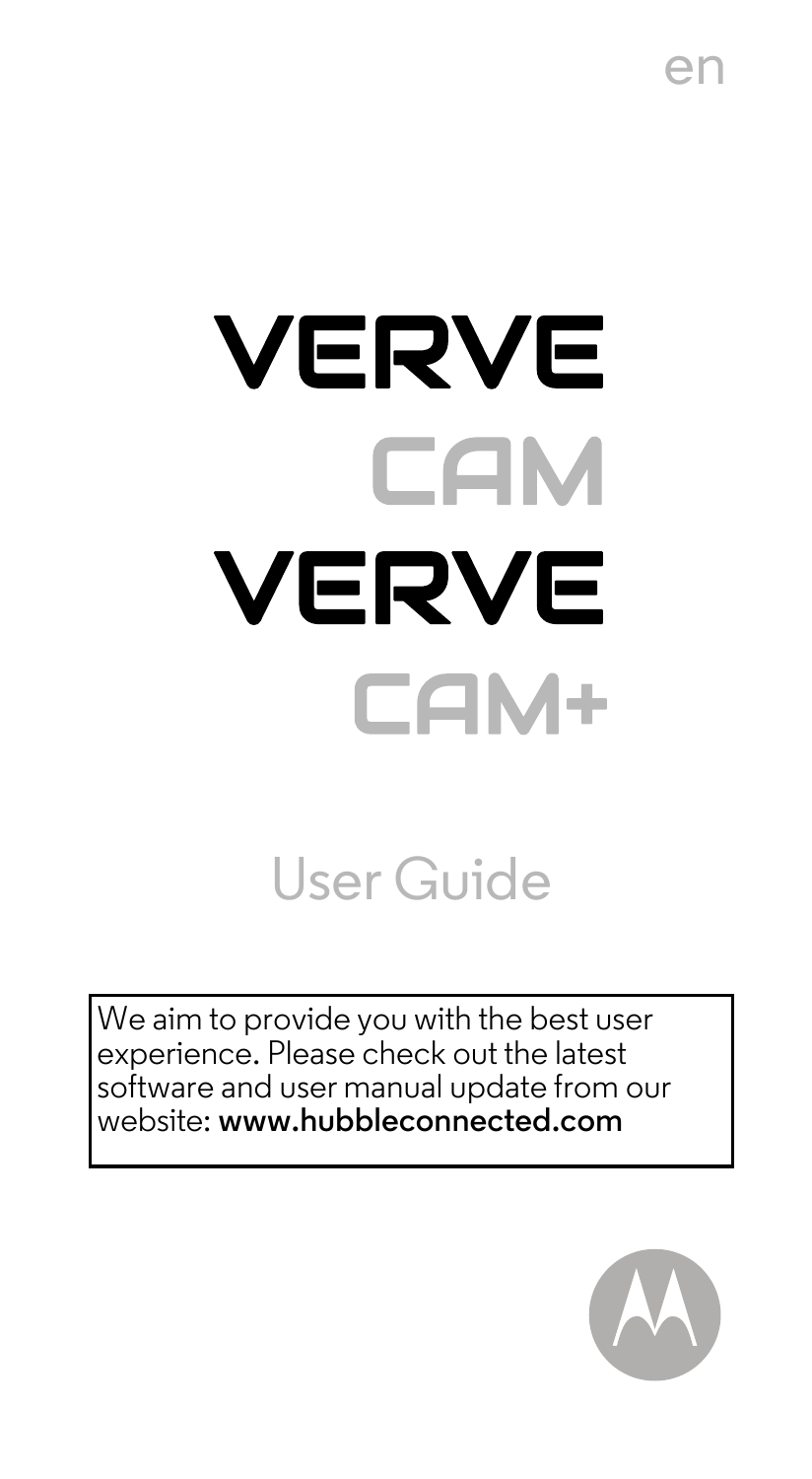# **1. Here's what you can do**

The MOTOROLA VerveCam Ultra Portable Lifestyle Video Camera is packed with the following features:

- Video recording in 2.5K at 30 fps and 135° field of view
- Share videos in real time via Youtube live stream
- Free **Hubble Connect for VerveLife** app with photo/video editing and social sharing
- Loop Recording within a set time frame
- Capture your favorite sequence over a set period of time
- Take it 25m deep with included IP68 water proof sports case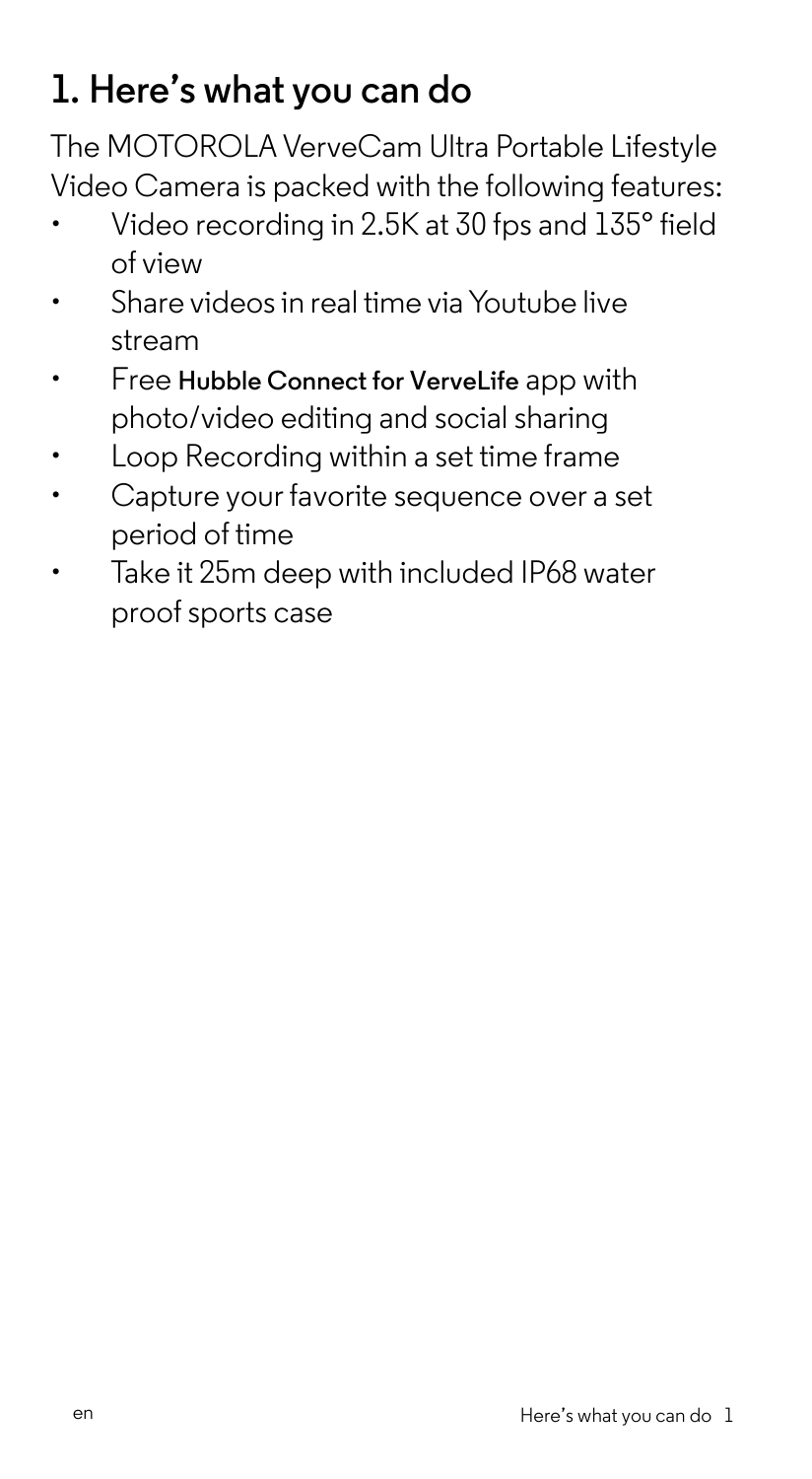## **2. Box Contents**

#### **VerveCam**

- 1 x Camera
- 1 x Micro USB cable
- 1 x Quick Start Guide

#### **VerveCam+**

- 1 x Camera
- 1 x Micro USB cable
- 1 x Quick Start Guide
- 1 x Waterproof Case
- 1 x Clip Mount
- 1 x Bumper & Lanyard
- 1 x Universal Mount

*Additional accessories for other home or outdoor activities can be purchased separately from*  **www.hubbleconnected.com**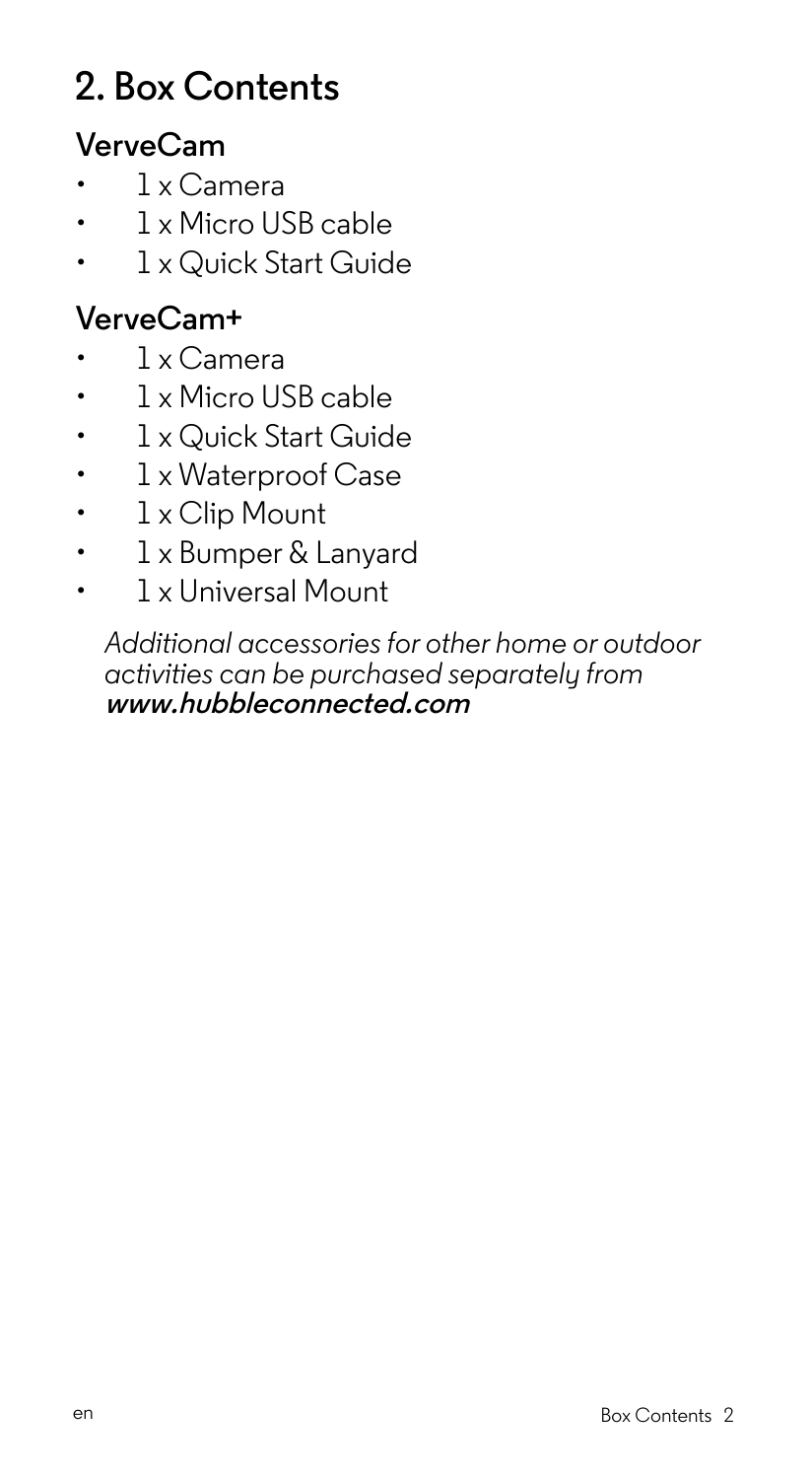# **3. Your Camera at a Glance**



- 1. LED Indicator Blue / Red
- 2. Speakers
- 3. Camera Lens
- 4. Microphone
- 5. micro SD Card\* Slot and Reset Button *(micro SD Card is not included.)*
- 6. Power / Mode Button
- 7. Mode Indicators White (Photo / Video / Streaming)
- 8. Shutter / Select Button
- 9. Lanyard Hole
- 10. Locking Holes
- 11. micro-USB socket

\* *supports microSDHC cards up to 32GB.*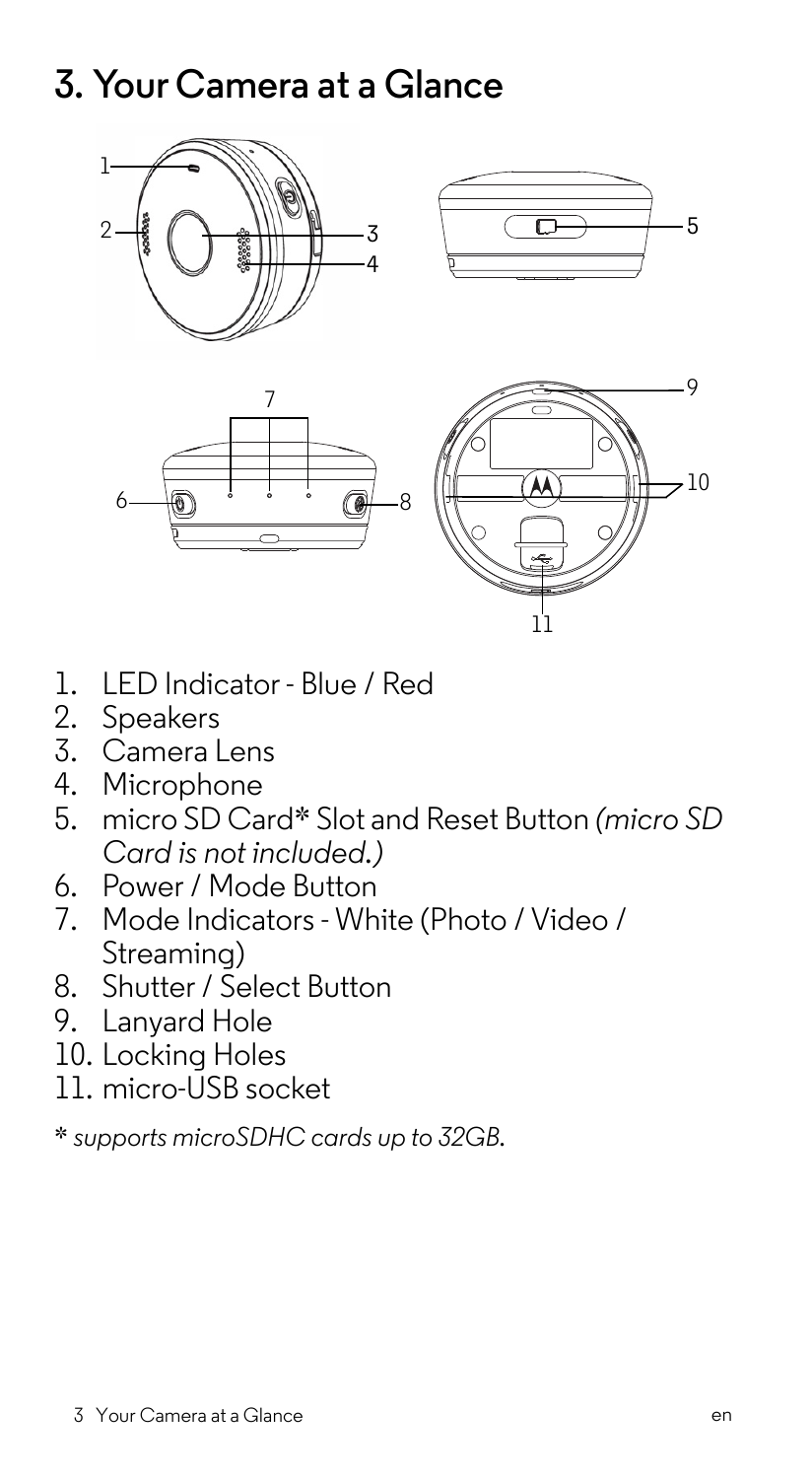# **4. Safety Instructions**

## *WARNING*

*The Camera is compliant with all relevant electromagnetic field standards and is, when handled as described in the User's Guide, safe to use. Therefore, always read the instructions in this User's Guide carefully before using the product.*

- Avoid letting the USB port come into contact with liquid substances such as liquid soap or detergent.
- Do not immerse the Camera in water.
- Do not jump into water with the Camera or subject it to high water pressure conditions such as rapids or waterfalls, as this may affect its waterproof performance.
- Keep the Camera away from excessive dust, smoke, steam and sand.
- Do not charge the Camera when it is wet.
- Do not open the microSD slot cover underwater.
- Do not insert a wet microSD card into the Camera.
- Do not drop or use excessive force when handling the Camera as this may cause damage to the camera.
- Only use a power adapter with the suggested rating of 5V 1A.
- Never use extension cords with power adapters.
- Do not touch the plug contacts with sharp or metal objects.
- Keep this User's Guide for future reference.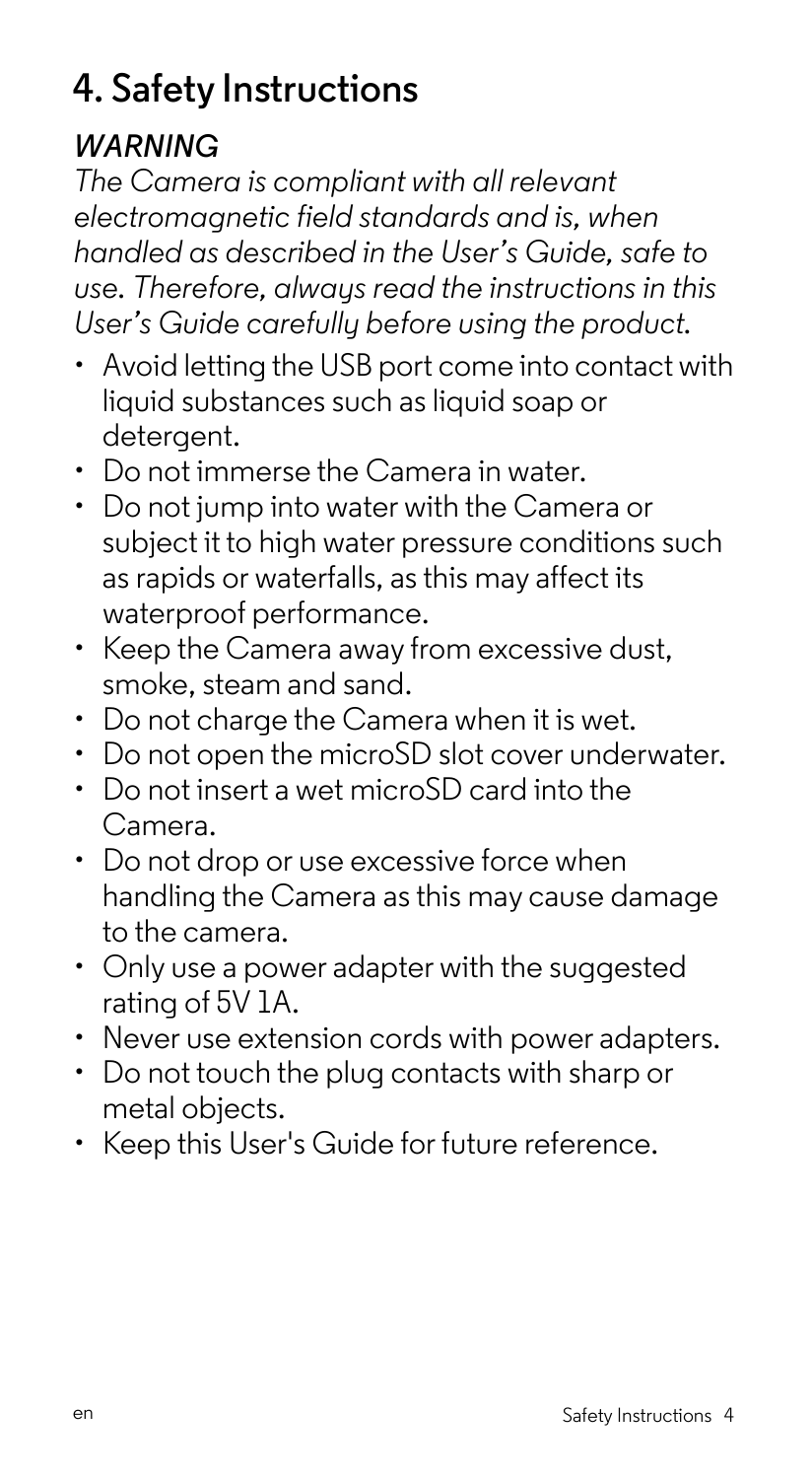# **5. Charge the Battery**



Connect the power adapter to an electrical outlet and insert the plug into the micro-USB socket on the underside of the Camera. Only use the power adapter (5V 1A) with the micro-USB plug.

*Note*: *If the Camera is OFF, the LED indicator lights up in red when charging and goes off when the battery is fully charged.*

*It takes about 6 hours to fully charge the battery for the first time.*

*You can continue to take photos or record videos when the Camera is charging.*

*The Camera will issue a voice prompt to warn you that it is powering off when battery is low.*

## **5.1 Check Battery Status**

*You can check the battery status of the Camera from* Hubble Connect for VerveLife app. The *battery status icon is shown on the top right corner of the Viewfinderscreen.*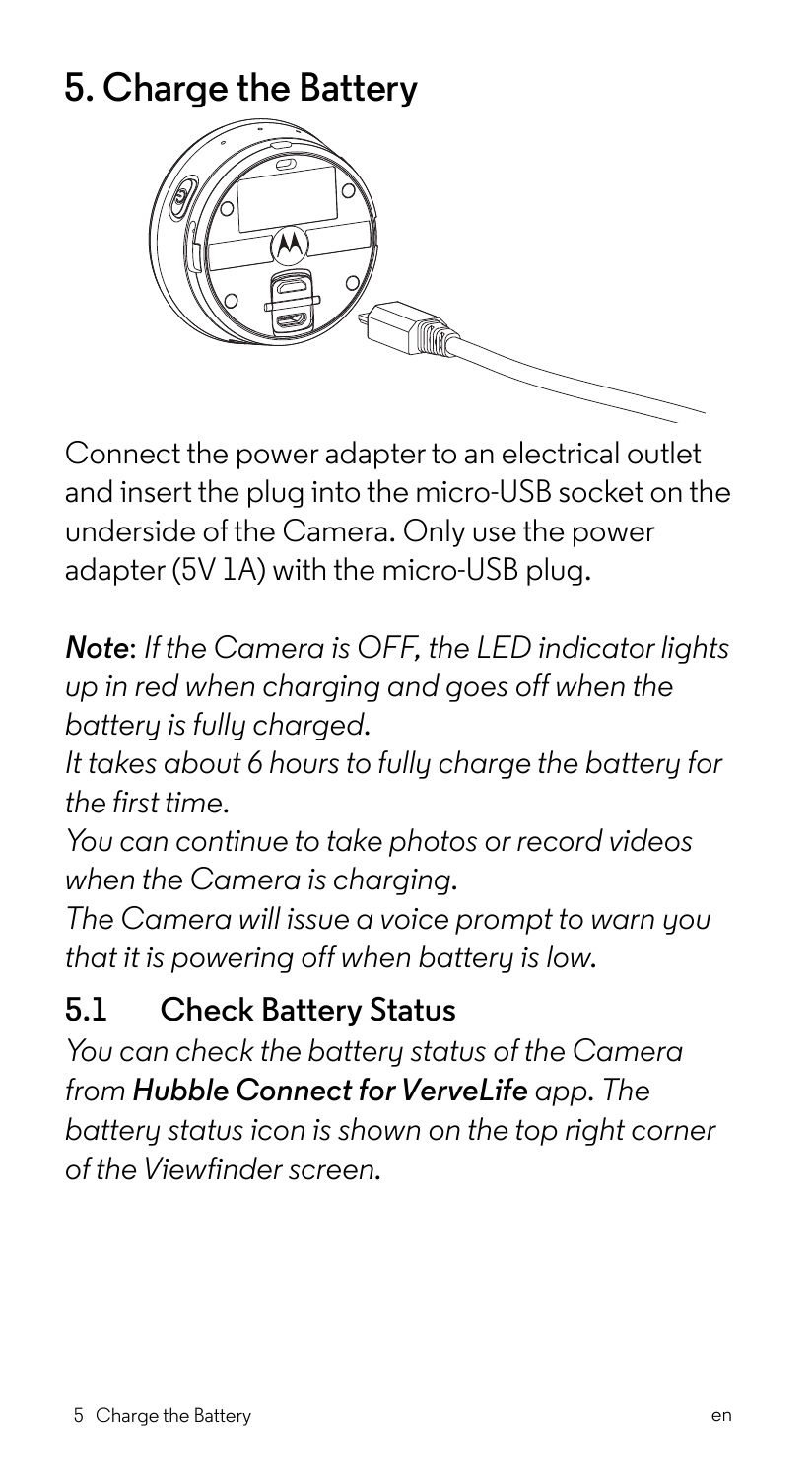## **6. Power On & Off the Camera**

To power ON the Camera, hold down the **POWER / MODE** button  $\Phi$  for 3 seconds. The LED indicator lights up in blue.

To power OFF the Camera, hold down the **POWER / MODE** button  $\Phi$  for 3 seconds. You will hear a voice prompt indicating that the Camera is powering off before the LED indicator goes off.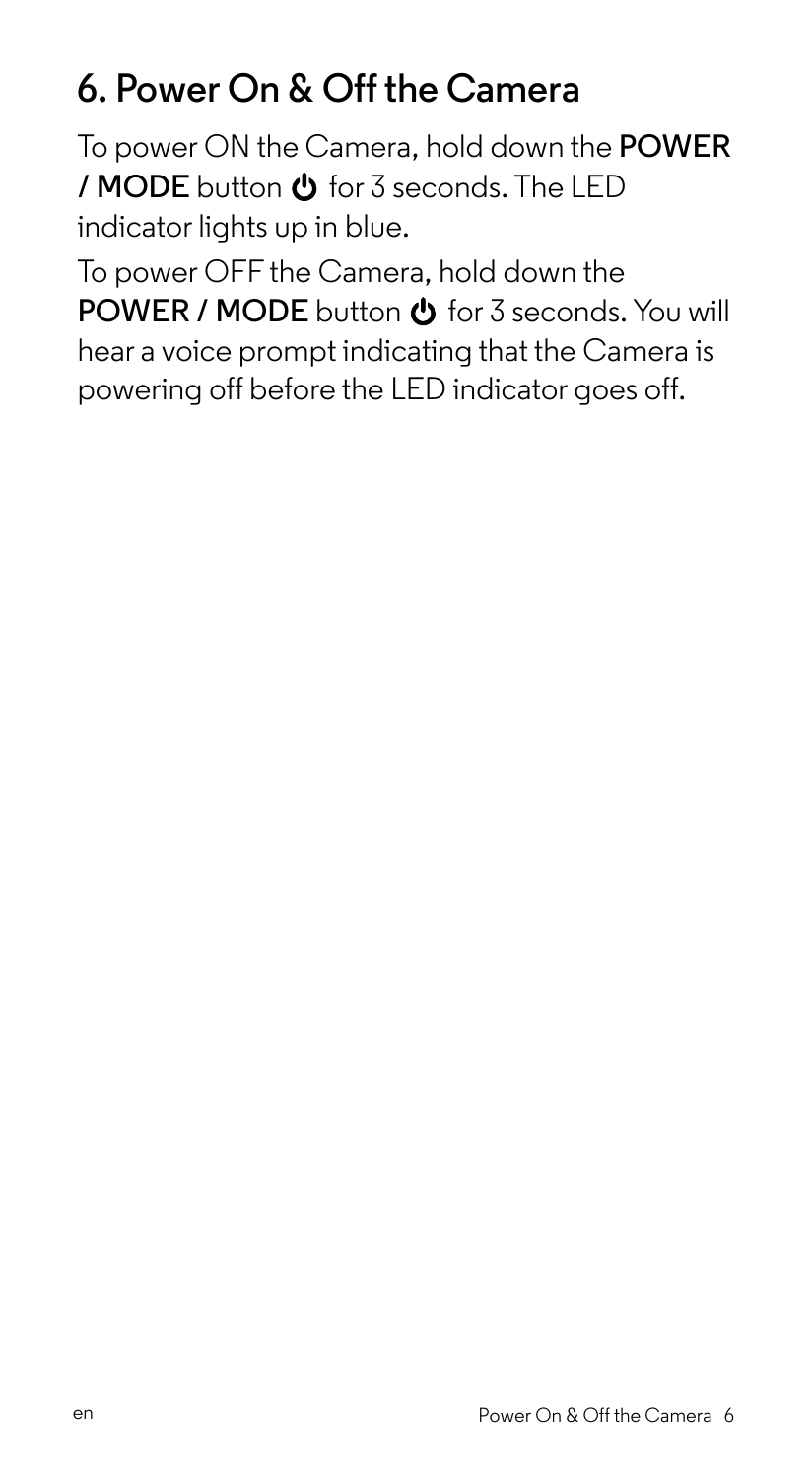# **7. Standby Mode**

When the Camera is not connected to the power supply or not connected to *Hubble Connect for VerveLife* app for more than 3 minutes, it will enter standby mode. The LED indicator flashes in blue once every 3 seconds.

Press any button on the Camera to exit standby mode.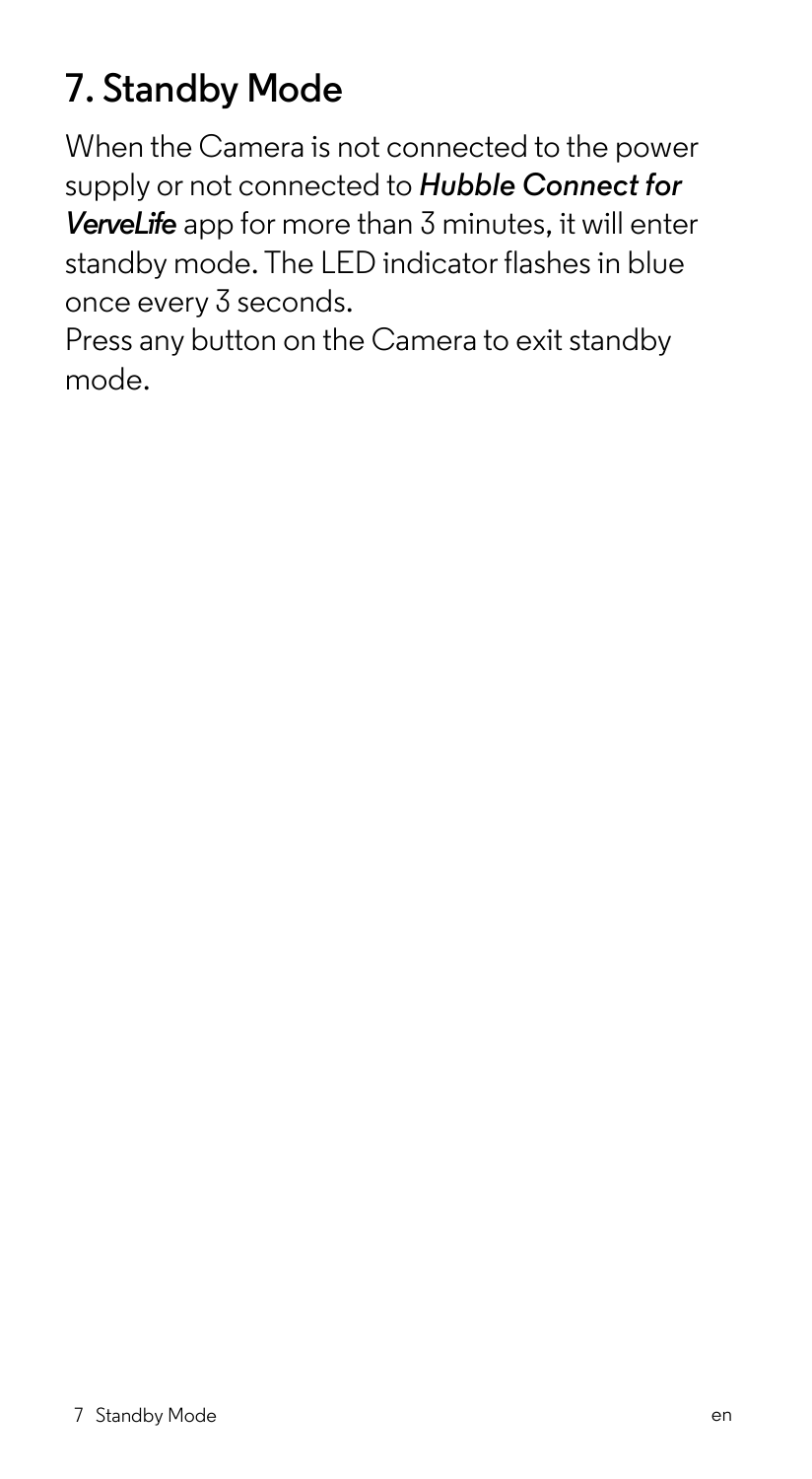# **8. Connecting Devices**

#### **System Requirements:**

Smartphone: iOS 7 (and higher) or Android™ 4.3 (and higher)

#### *Not supported on iPad and Android tablets.*

#### **Wi-Fi® requirements:**

At least 2Mbps upload bandwidth per camera. Test your Internet speed at: http://www.speedtest.net/

- 1. Download & Install *Hubble Connect for VerveLife* app on your smartphone for free at the App Store<sup>®</sup> or Google Play<sup>TM</sup>.
- **2.** Open the App.
- **3.** Follow the in-app instructions to connect the Camera with your smartphone.
- **4.** The Camera ID is printed on the back of the Camera. **YOUR CAMERA'S DEFAULT PASSWORD IS "00000000"**.
- **5.** When connected, you will see the home screen.

Tap **to** to enter Viewfinder screen where you can take photos, record videos, record timelapse video, do loop recording or stream live video.

Tap **II** to enter the Camera roll, where you can view, download, edit, share or delete photos and videos.

To return to the home screen from any mode, tap < on the top left of the screen.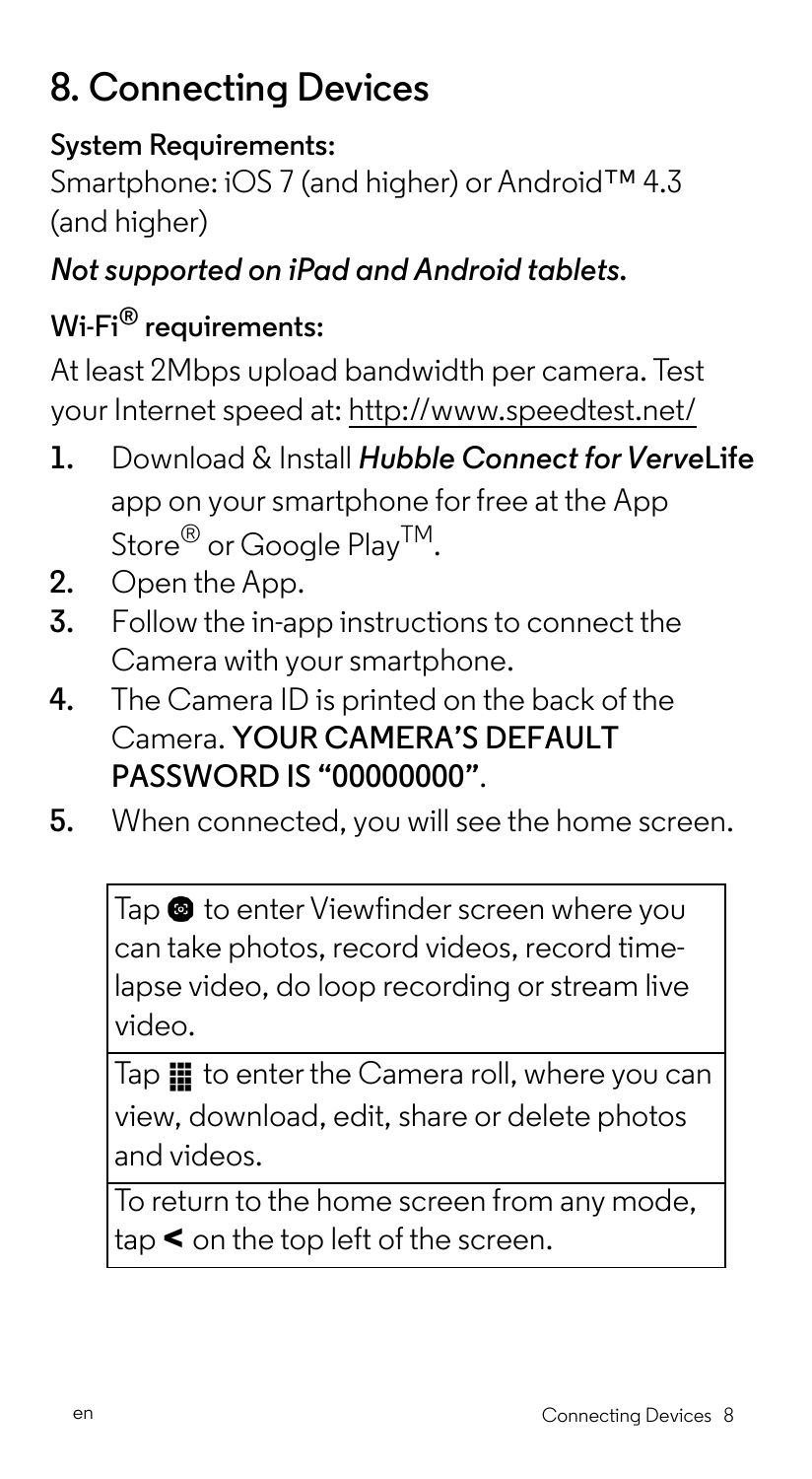# **9. Insert microSDHC Card (not included)**

Your Camera supports microSDHC cards with storage capacities of up to 32GB.



- 1. Insert a microSDHC card with the gold-plated side facing the same direction as the camera lens into the card slot.
- 2. To remove the microSDHC card, push the card in to eject it.

#### *Note:*

*The Camera will stop recording automatically and issue a voice prompt to warn you when the memory card is full.*

*The memory available will be displayed on the top right corner of the Viewfinder screen.*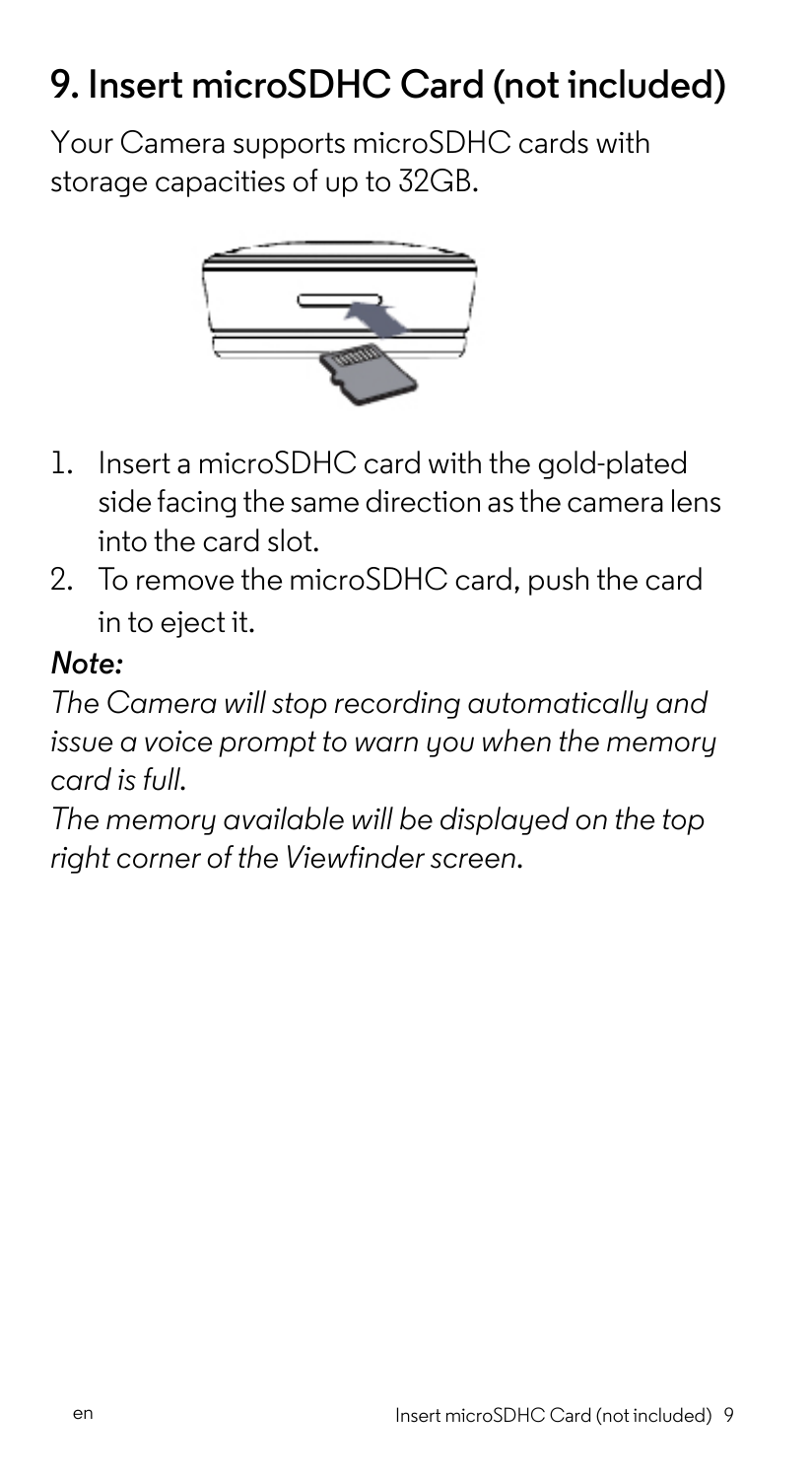## **10. Transfer files from the Camera to your Computer**

Power on the Camera and make sure that the Camera is disconnected from *Hubble Connect for VerveLife* App.

To disconnect the Camera from the App, you can close the App or turn off the Camera and turn it on again.

Connect the Camera to your computer's USB port. Your computer will recognize the Camera as a mass storage device. You can then drag and drop your files, just like other external devices.

To exit mass storage mode, unplug the USB cable.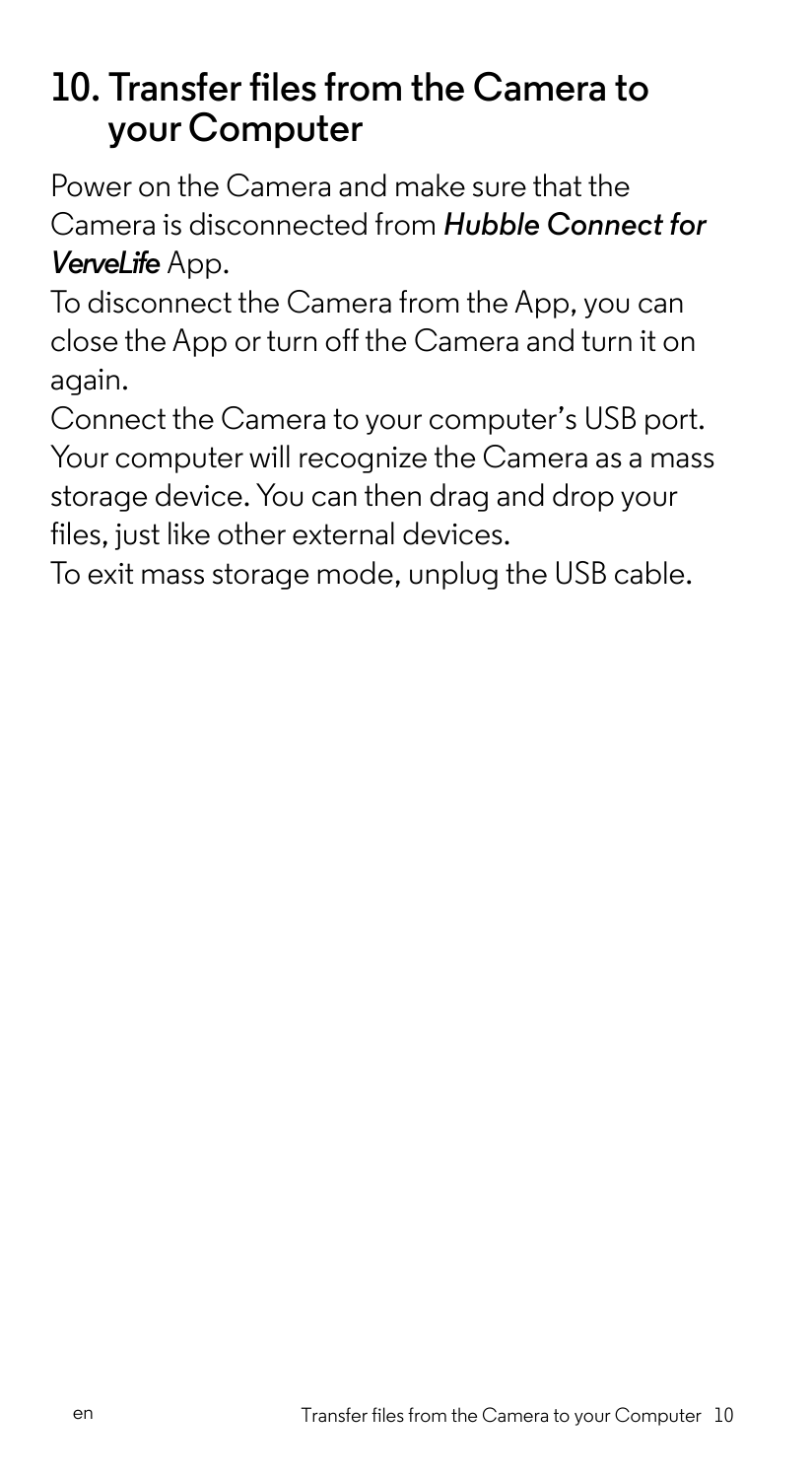# **11. Basic Operation of your Camera**

#### **11.1 Take a picture using the Camera**

- 1. Hold down the **POWER / MODE** button **b** for 3 seconds to power ON the Camera. The LED indicator lights up in blue.
- 2. Press the **POWER / MODE** button **b** to switch to photo mode.

Photo mode indicator  $\bigcirc$  lights up in white.

3. Press the **SHUTTER/SELECT** button **th** to take photo.

You will hear a shutter sound and the blue LED indicator flashes once.

#### *Note:*

*Photos will be stored on the Camera's memory card.*

*You can also choose to save the photosto your smartphone automatically. [See "General Settings"](#page-24-0) [on page](#page-24-0) 24 to turn autosave to phone memory On or Off.*

*The Camera will issue a voice prompt to warn you when the memory card is full.* 

*You can change Camera settings via Hubble Connect for VerveLife app.* (see *[page](#page-13-0)* 13)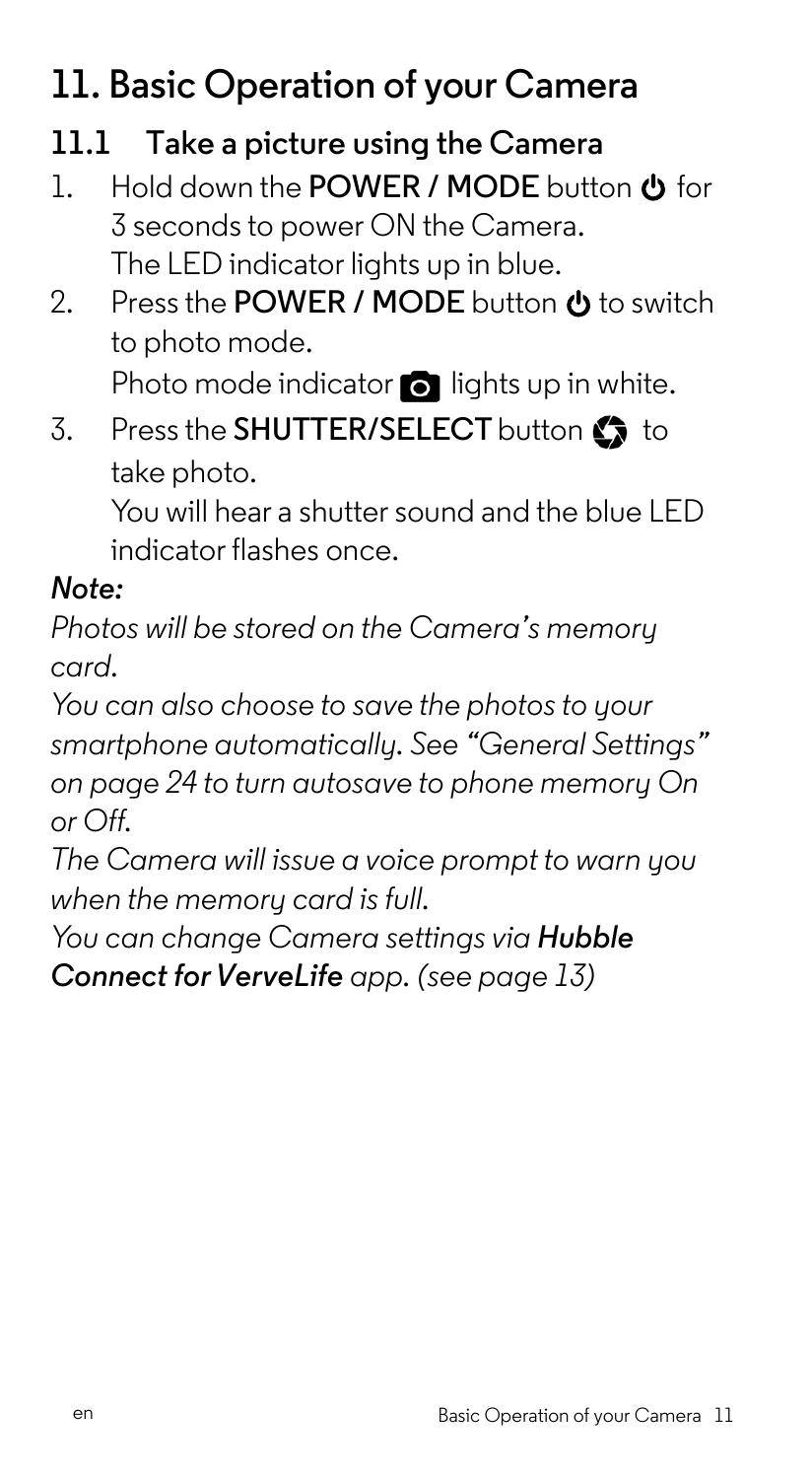## **11.2 Record video using the Camera**

- 1. Hold down the **POWER / MODE** button **b** for 3 seconds to power ON the Camera. The LED indicator lights up in blue.
- 2. Press the **POWER / MODE** button **b** to switch to video mode.

Video mode indicator  $\blacksquare$  lights up in white.

3. Press the **SHUTTER/SELECT** button **th** to start recording video. You will hear a beep sound. The blue LED

indicator and the white video mode indicator flash when video recording is in progress.

4. Press the **SHUTTER/SELECT** button  $\bullet$  to stop video recording.

The blue LED indicator and the white video mode indicator stop flashing.

#### *Note:*

*Videos will be stored on the Camera's memory card.*

*You can also choose to save the videos to your smartphone automatically. [See "General Settings"](#page-24-0) [on page](#page-24-0) 24 to turn autosave to phone memory On or Off.*

*The Camera will issue a voice prompt to warn you when the memory card is full.* 

*If the Camera is running out of power, the video will be saved before the Camera powers OFF.*

*You can change Video settings via Hubble* 

*Connect for VerveLife app. (see [page](#page-15-0) 15)*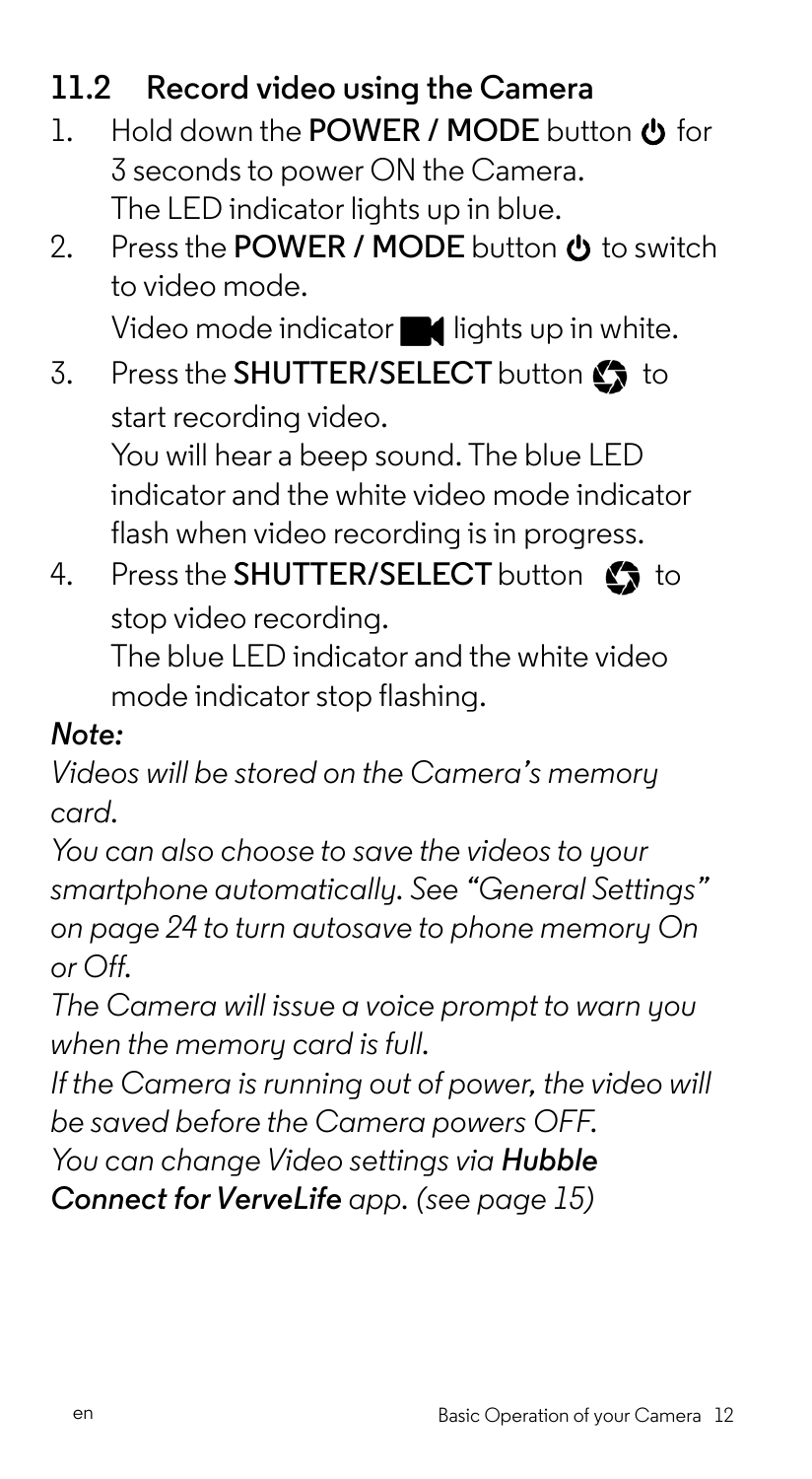## <span id="page-13-0"></span>**12. Take Photos (via** *Hubble Connect for VerveLife* **app)**

*Note: The App will remember the last used mode and will go to that mode automatically when connected.*

*Photos will be stored on the Camera's memory card.*

- **1.** Run *Hubble Connect for VerveLife* app on your smartphone.
- **2.** Go to the viewfinder screen and tap **Camera** mode  $\bigcirc$  on the bottom panel.
- 3. Tap  $\bullet$  to take photo. You will hear a shutter sound and the blue LED indicator flashes once.
- 4. To change camera settings, tap to select the following options:

|                   | 2688x1512(16:9)  |
|-------------------|------------------|
|                   | 1920x1080 (16:9) |
| Resolution        | 1280×720 (16:9)  |
|                   | 2016x1512(4:3)   |
|                   | 1600x1200 (4:3)  |
|                   | 1024x768 (4:3)   |
|                   | 640×480 (4:3)    |
|                   | ∩ff              |
|                   | $3$ fps          |
| <b>Burst Shot</b> | $5$ fps          |
|                   | $10$ fps         |
|                   |                  |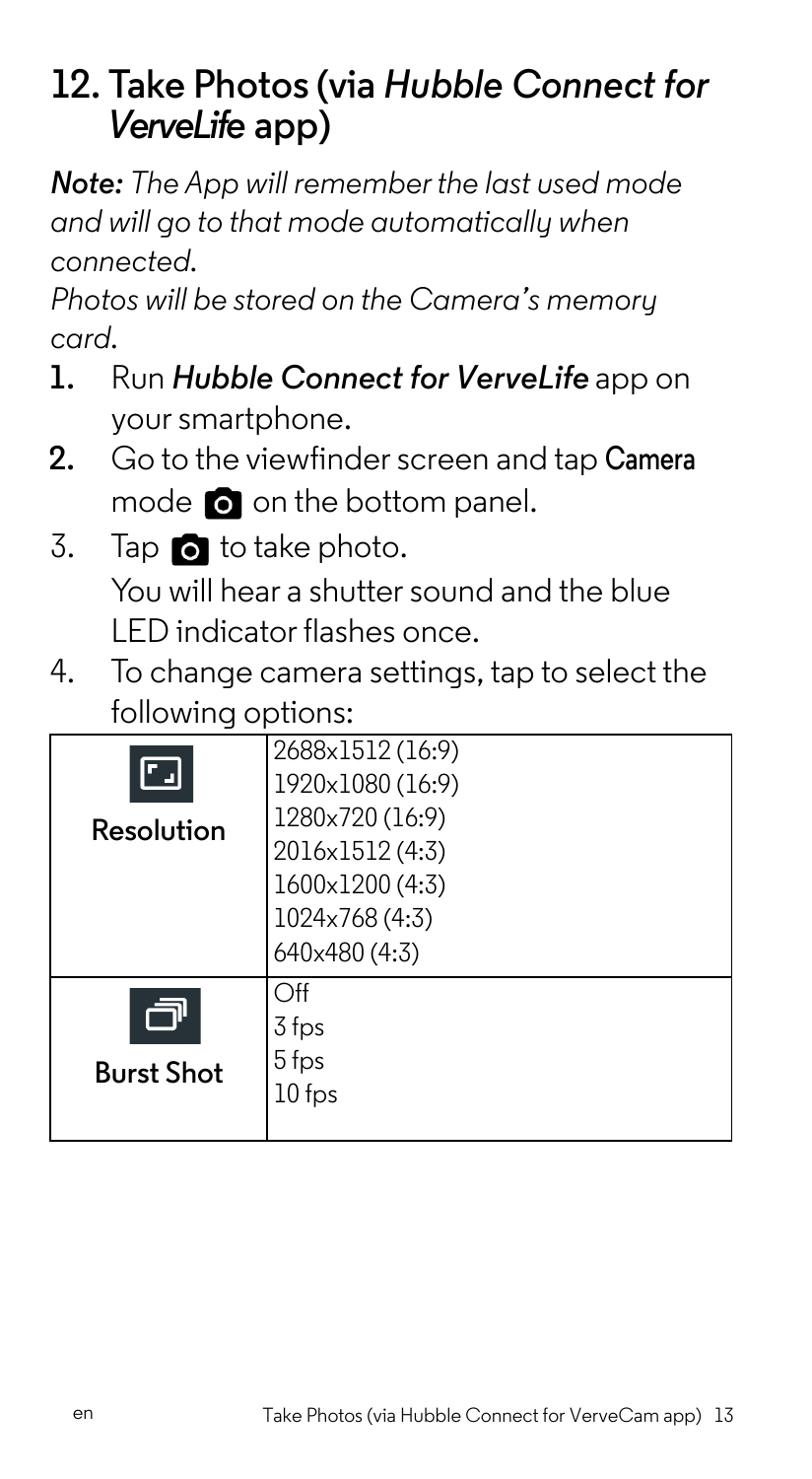| Timer                       | OFF<br>2 Seconds<br>5 Seconds<br>10 Seconds                                  |
|-----------------------------|------------------------------------------------------------------------------|
| AWB<br><b>White Balance</b> | Auto<br>Daylight<br>Cloudy<br>Fluorescent<br>Underwater<br>Shade<br>Tungsten |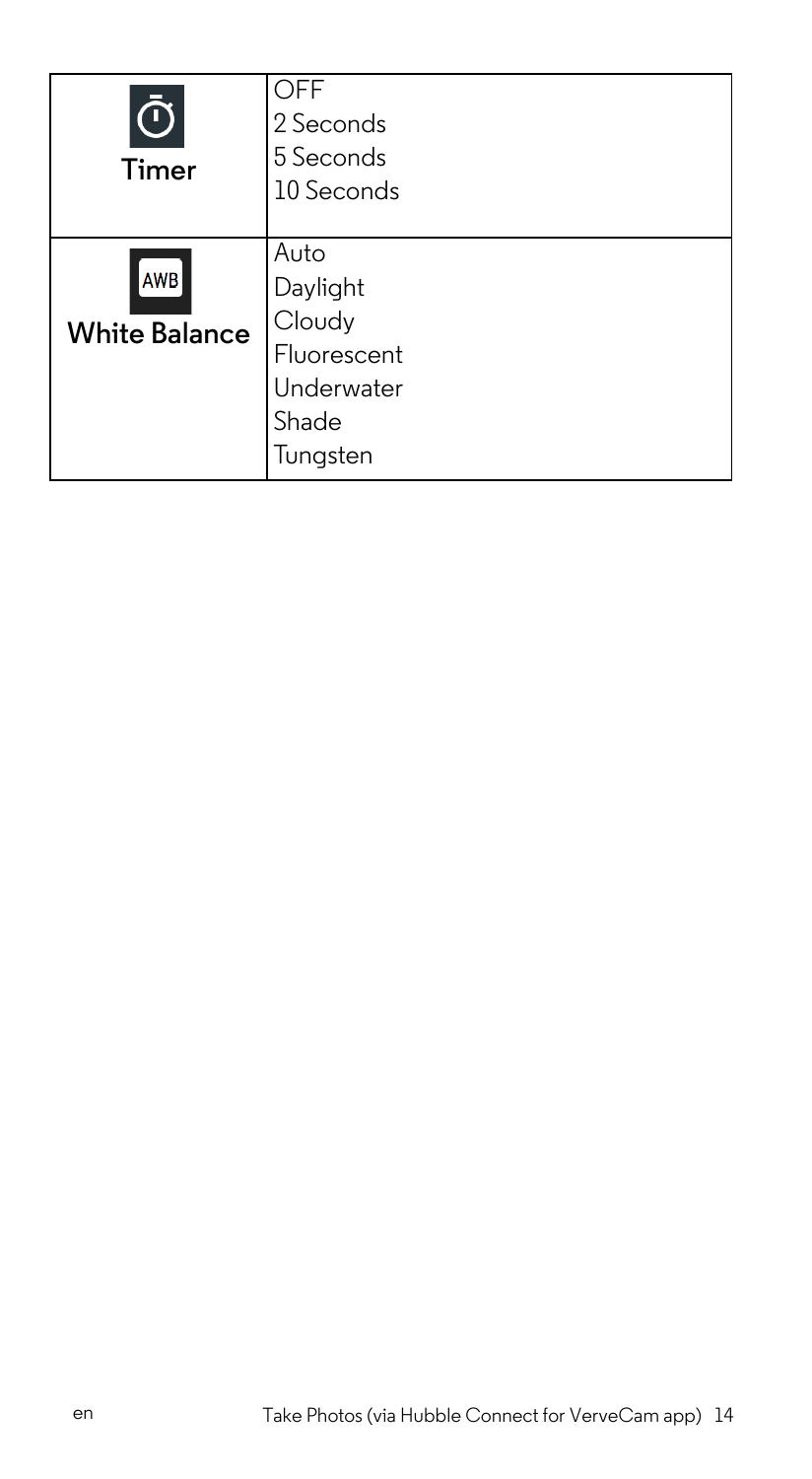## <span id="page-15-0"></span>**13. Record Videos (via** *Hubble Connect forVerveLife* **app)**

*Note: The App will remember the last used mode and will go to that mode automatically when connected.*

*Videos will be stored on the Camera's memory card.*

- **1.** Run *Hubble Connect for VerveLife* app on your smartphone.
- **2.** Go to the viewfinder screen and tap **Video** mode  $\blacksquare$  on the bottom panel.
- $3.$  Tap  $\blacksquare$  to start recording video. You will hear a beep sound. The blue LED indicator and the white video mode indicator flash when video recording is in progress.
- 4. Tap **a** again to stop video recording. The blue LED indicator and the white video mode indicator stop flashing.
- 5. To change video settings, tap to select the following options:

| Resolution         | QHD (2.5k) 2560x1440 @ 30fps (16:9)<br>Full HD (1080p) 1920x1080 @60fps (16:9)<br>HD (720p) 1280x720 @120fps (16:9)<br>HD (720p) 1280x720 @60fps (16:9)<br>HD (720p) 1280x720 @30fps (16:9)<br>Full HD (1080p) 1920x1080 @30fps (16:9) |
|--------------------|----------------------------------------------------------------------------------------------------------------------------------------------------------------------------------------------------------------------------------------|
| <b>Slow Motion</b> | OΝ<br>∩FF                                                                                                                                                                                                                              |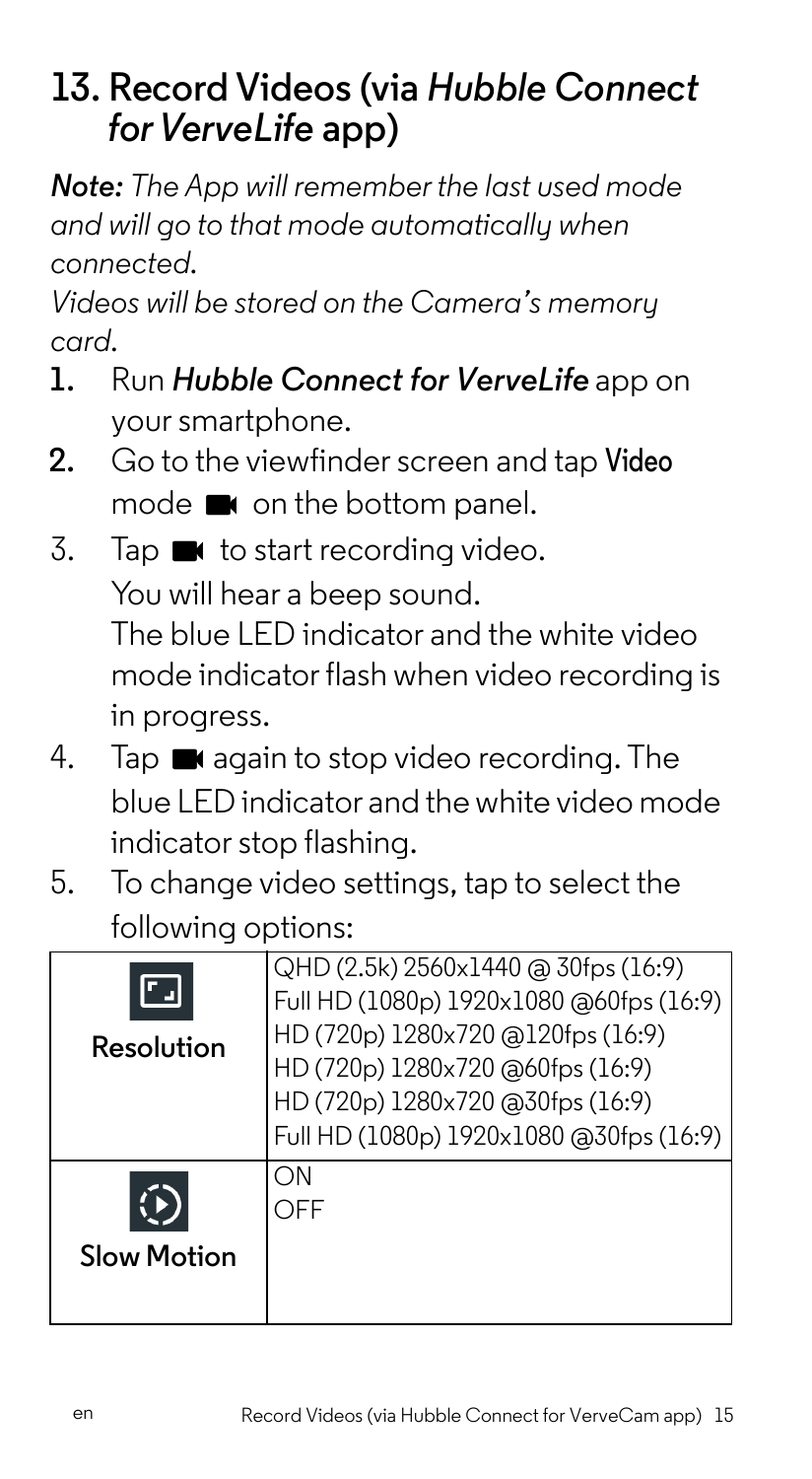| AWB<br><b>White Balance</b> | Auto<br>Daylight<br>Cloudy<br>Fluorescent<br>Underwater<br>Shade<br>Tungsten |
|-----------------------------|------------------------------------------------------------------------------|
| <b>WDR</b>                  | OFF                                                                          |
| WDR                         | ON                                                                           |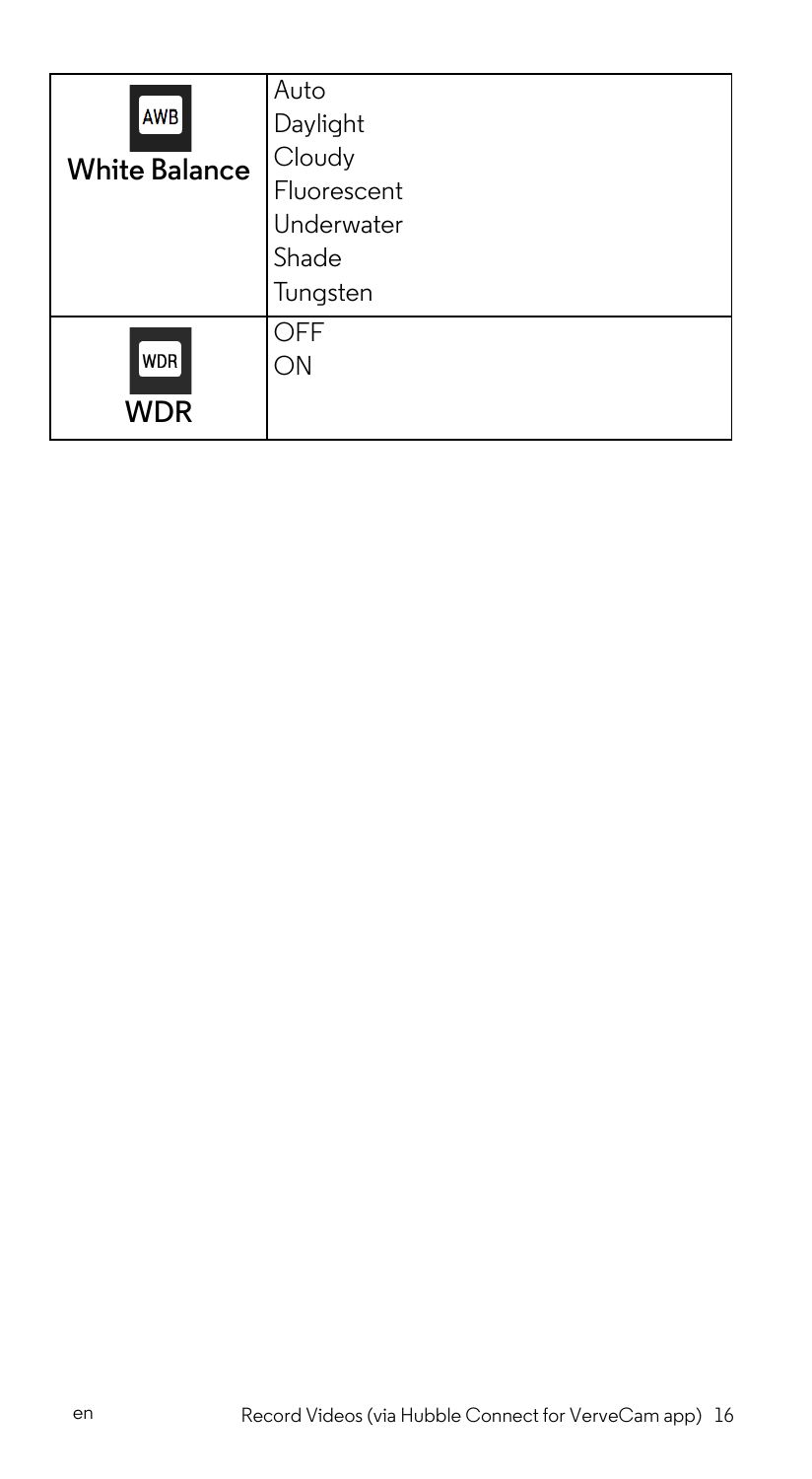## **14. Take Time Lapse Video (via** *Hubble Connect for VerveLife* app)

*Note: The App will remember the last used mode and will go to that mode automatically when connected.*

Time lapse function allows you to take a series of photographs at a certain preset interval within a specific period of time, so that you can create a seamless video footage by assembling the photos that were taken during that period of time.

Time lapse function is useful for nature photography such as sun rise and cloud movements or for capturing busy scenes such as children running or rush-hour traffic.

This function can only be selected in *Hubble Connect for VerveLife* app.

### **14.1 Set Time Lapse Video Interval**

- **1.** Run *Hubble Connect for VerveLife* app on your smartphone.
- **2.** In the viewfinderscreen, tap to select **Time Lapse** mode  $\left\langle \cdot \right\rangle$  on the bottom panel.
- 3. Tap  $\frac{1}{2}$  to select an interval (1, 2, 3, 5, 10, 30, 60 seconds).
- **14.2 Set Time Lapse Video Resolution**
- **1.** Run *Hubble Connect for VerveLife* app on your smartphone.
- **2.** In the viewfinderscreen, tap to select **Time Lapse** mode  $\bigcirc$  on the bottom panel.
- 3. Tap  $\blacksquare$  to select a video resolution (2560 x 1440. 1920 x 1080, 1280x 720).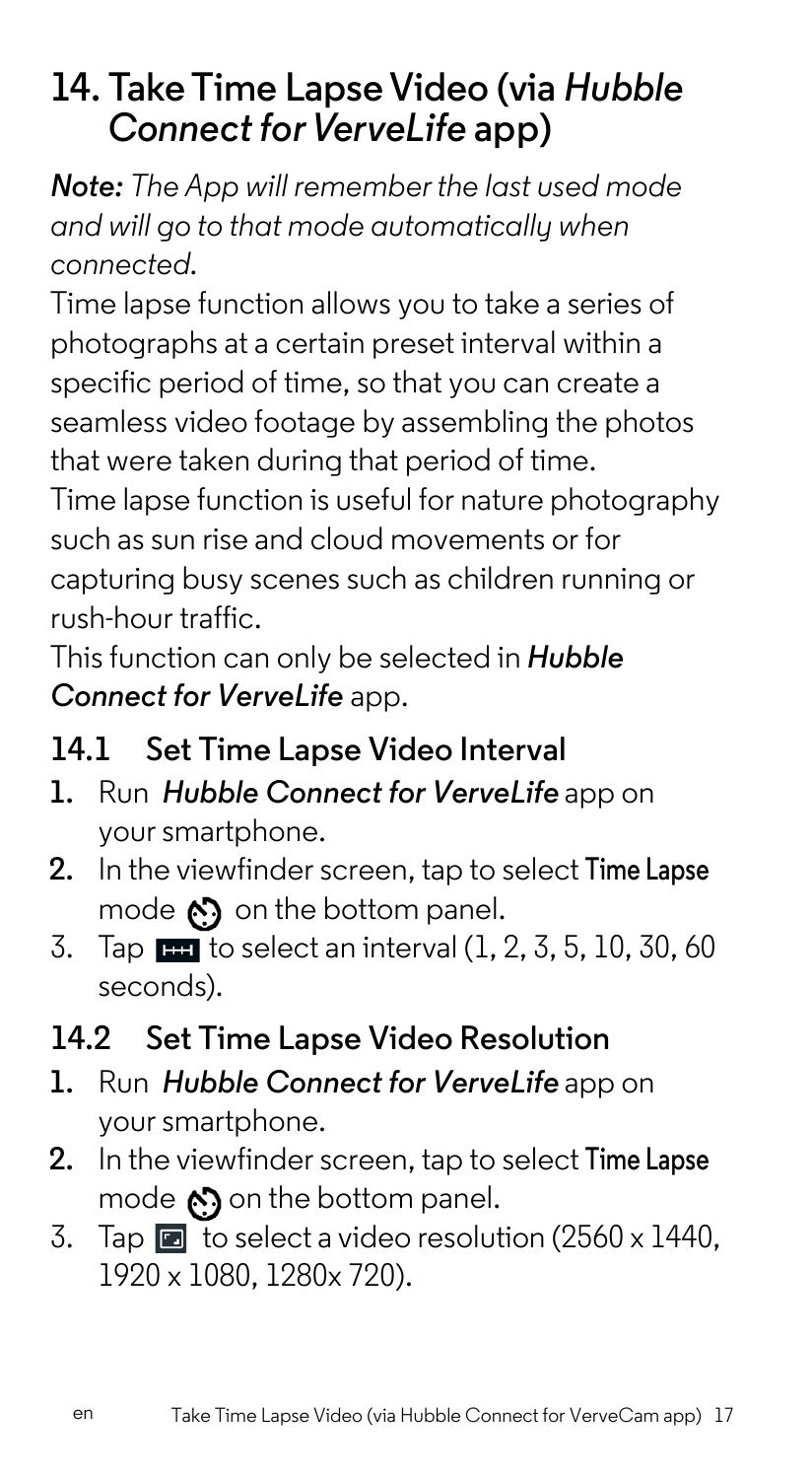#### **14.3 Record Time Lapse Video**

- **1.** Run *Hubble Connect for VerveLife* app on your smartphone.
- **2.** In the viewfinderscreen, tap to select **Time Lapse** mode  $\bigcirc$  on the bottom panel.
- 3. Tap  $\bigcirc$  again to start time lapse video recording.

You will hear a beep sound. The blue LED indicator and the white video mode indicator flash when video recording is in progress.

4. To stop time lapse video recording, tap  $\odot$  or press the **SHUTTER/SELECT** button  $\Omega$  on the Camera.

The blue LED indicator and the white video mode indicator stop flashing.

*Note:* Videos will be stored on the Camera's memory card.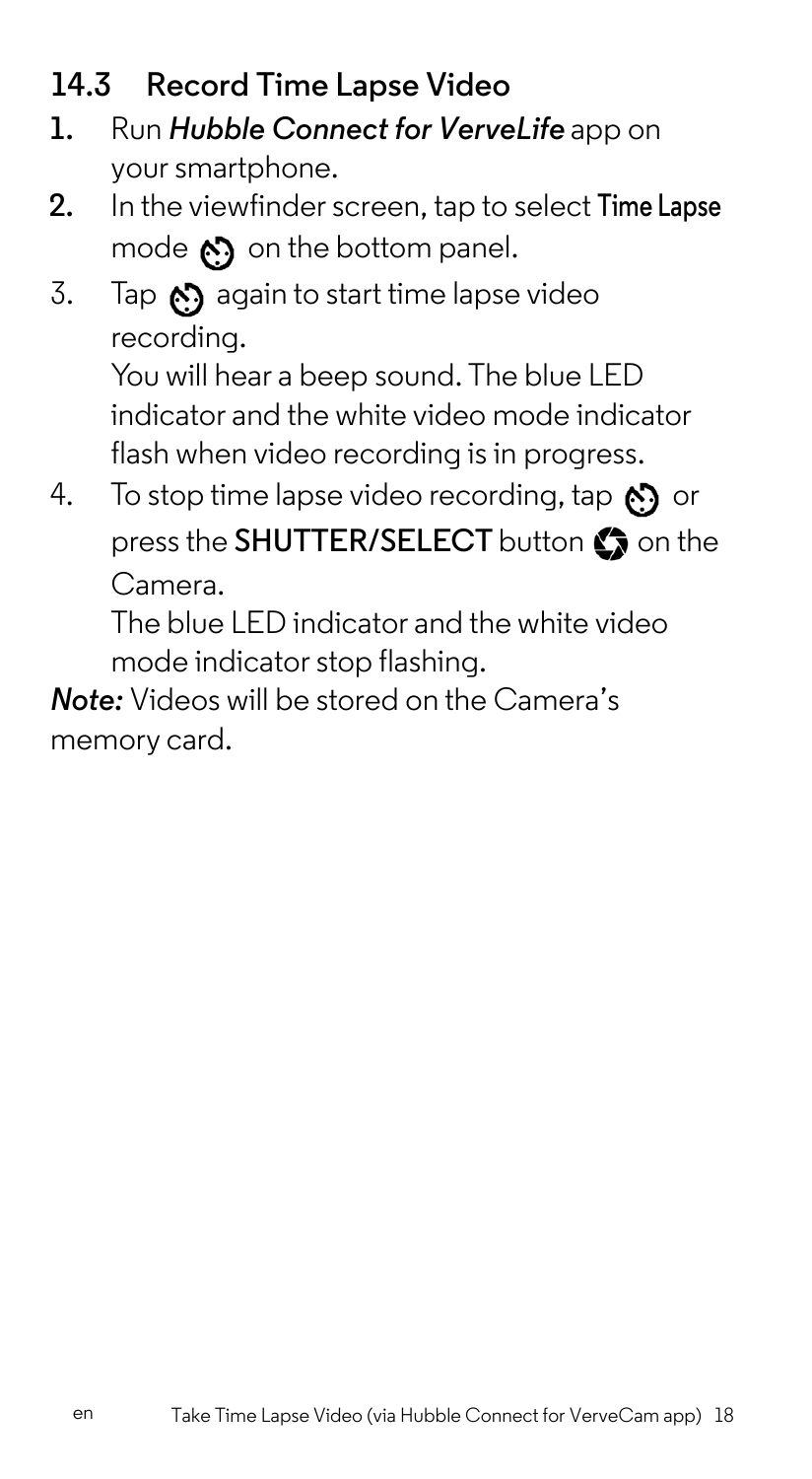## **15. Loop Recording (via** *Hubble Connect forVerveLife* **app)**

*Note: The App will remember the last used mode and will go to that mode automatically when connected.*

Loop recording function allows you to record and save video files in 5, 10, 20, 30 or 60 minutes looping intervals. As long as the Camera has battery power, videos will be recorded in a loop. At the end of a looping interval, the Camera will continue to record by erasing the oldest footage on that interval with the newest. With this function, you no longer need to worry that you will miss any important and special moments should the memory card becomes full.

This function can only be selected in *Hubble Connect for VerveCam* app.

### **15.1 Set Loop Recording Interval**

- **1.** Run *Hubble Connectfor VerveLife* app on your smartphone.
- **2.** In the viewfinderscreen, tap to select **Loop Recording** mode  $\infty$  on the bottom panel.
- 3. Tap  $\Box$  to select an interval (5 mins, 10 mins, 20 mins, 30 mins or 60 mins).

## **15.2 Set Loop Recording Resolution**

- 1. Run *Hubble Connect for VerveLife* app on your smartphone.
- **2.** In the viewfinderscreen, tap to select **Loop**  Recording mode  $\infty$  on the bottom panel.
- 3. Tap  $\blacksquare$  to select a video resolution (2560 x 1440, 1920 x 1080, 1280x 720).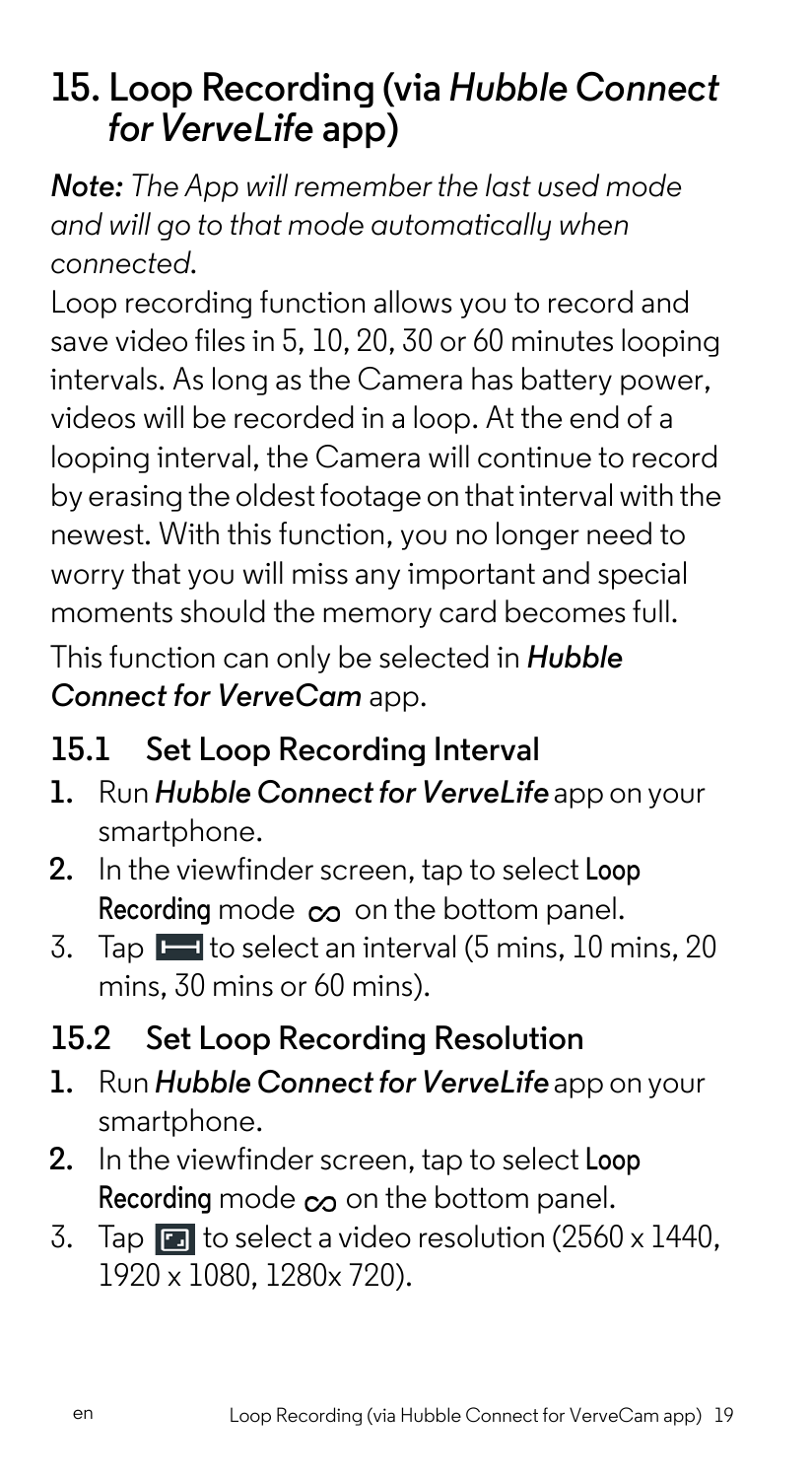### **15.3 Start Loop Recording**

- **1.** Run *Hubble Connect for VerveLife* app on your smartphone.
- **2.** In the viewfinderscreen, tap to select **Loop** Recording mode co on the bottom panel.
- **3.** Tap  $\infty$  again to start loop recording. You will hear a beep sound. The blue LED indicator and the white video mode indicator flash when loop recording is in progress.
- **4.** To stop loop recording, tap  $\infty$  or press the **SHUTTER/SELECT** button  $\bullet$  on the Camera. The blue LED indicator and the white video mode indicator stop flashing.

*Note:* Videos will be stored on the Camera's memory card.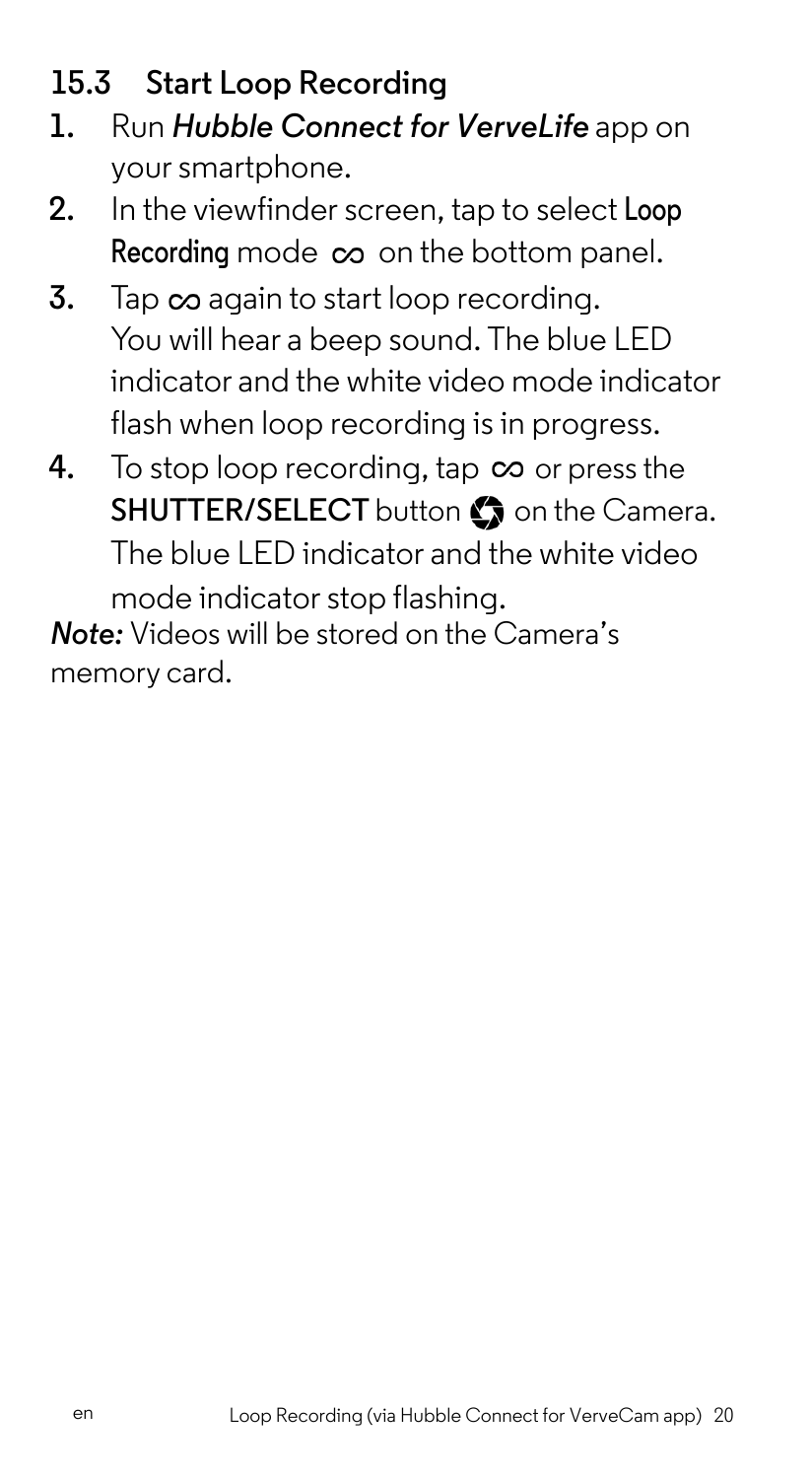## **16. Stream Live Videos (via** *Hubble* **Connect for VerveLife app)**

*Note: The App will remember the last used mode and will go to that mode automatically when connected.*

- **1.** Run *Hubble Connect for VerveLife* app on your smartphone.
- **2.** Go to the viewfinder screen and tap Livestream mode **of** on the bottom panel.
- 3. You will be prompted to sign in to your Google Account. If you do not have a Google Account, follow the in-app instruction to create an account.
- 4. Tap on the Youtube icon **Ex Youtube** again.
- 5. Tap to select your wireless network and enter the password.
- 6. Wait for the setup to complete. It may take up to a minute.
- 7. The screen will show if the setup is completed successfully.
- 8. Tap  $\frac{1}{2}$  Intes://www.youtube.com/watch?v=ZQVb...<sup>1</sup> to share the Youtube livestreaming link.
- 9. To disconnect from livestreaming, tap .<br>■ Go to AP Mode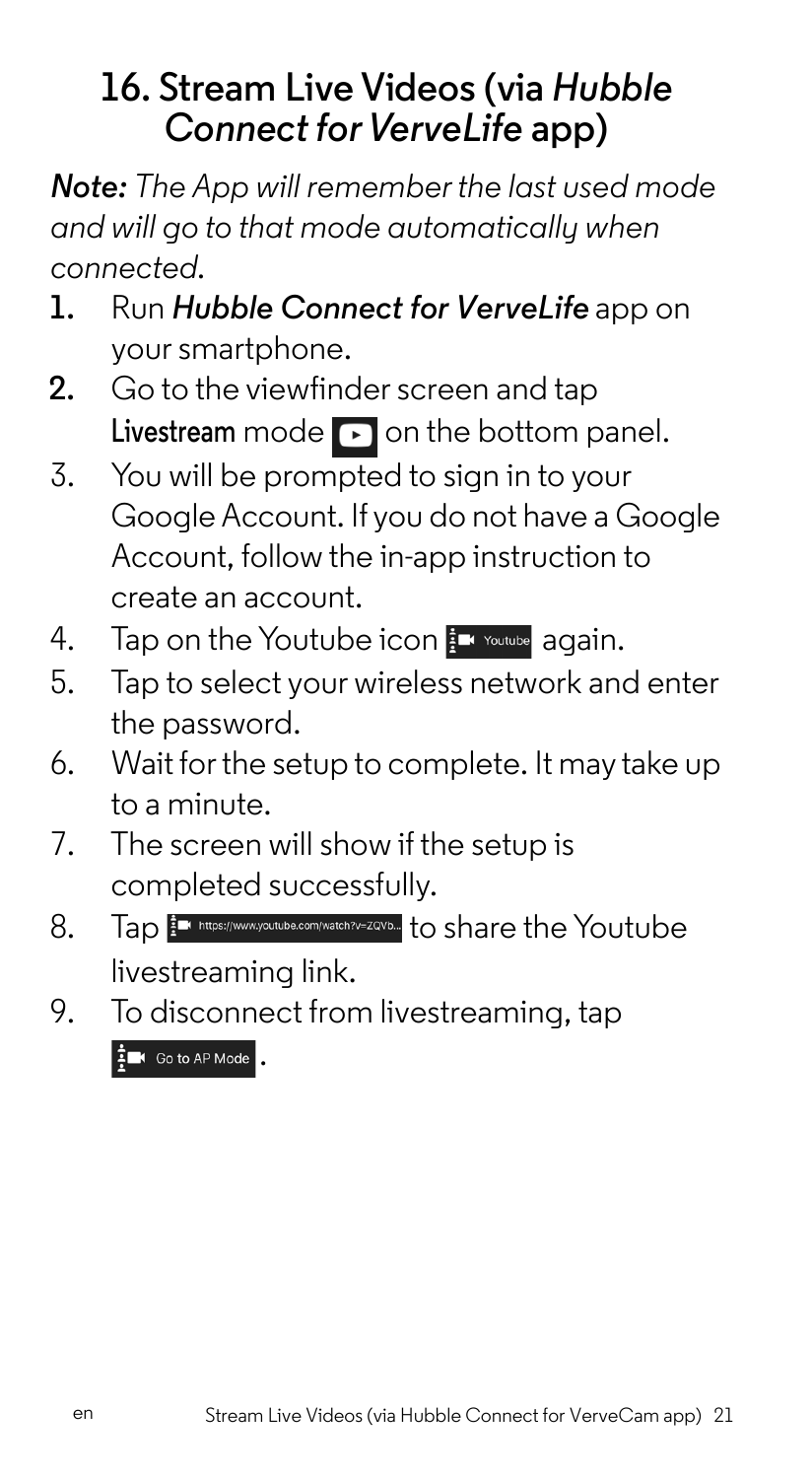## **17. Edit, Share, Download & Delete Photos and Videos**

- **17.1 Edit Photo**
- **1.** Run *Hubble Connect for VerveLife* app on your smartphone.
- 2. Go to Camera Roll mode ...
- **3.** Select a photo.
- 4. Tap the edit button  $\lambda$ .
- **5.** Select one of the optionsto edit the photo:

| ゙゙゙゙゙゙゙゙゙゙゙゙゙゙゙゙゙゙゙゙゙゙゚゙゙゙゙゙゙゚゙゚ | Crop the photo.                                                                                                                                                                                                            |
|----------------------------------|----------------------------------------------------------------------------------------------------------------------------------------------------------------------------------------------------------------------------|
|                                  | Light: Drag the slider to the right/left<br>to increase/reduce the overall<br>brightness of the photo.<br><b>Color:</b> Drag the slider to the right/left<br>to increase/reduce overall color inten-<br>sity of the photo. |
| F÷                               | Select a filter for the photo                                                                                                                                                                                              |

6. Tap **Save**.

#### **17.2 Trim Videos**

- **1.** Run *Hubble Connect for VerveLife* app on your smartphone.
- 2. Go to Camera Roll mode ...
- **3.** Select a video.
- 4. Tap the edit button  $\chi$  and select the start and end of the video to trim it.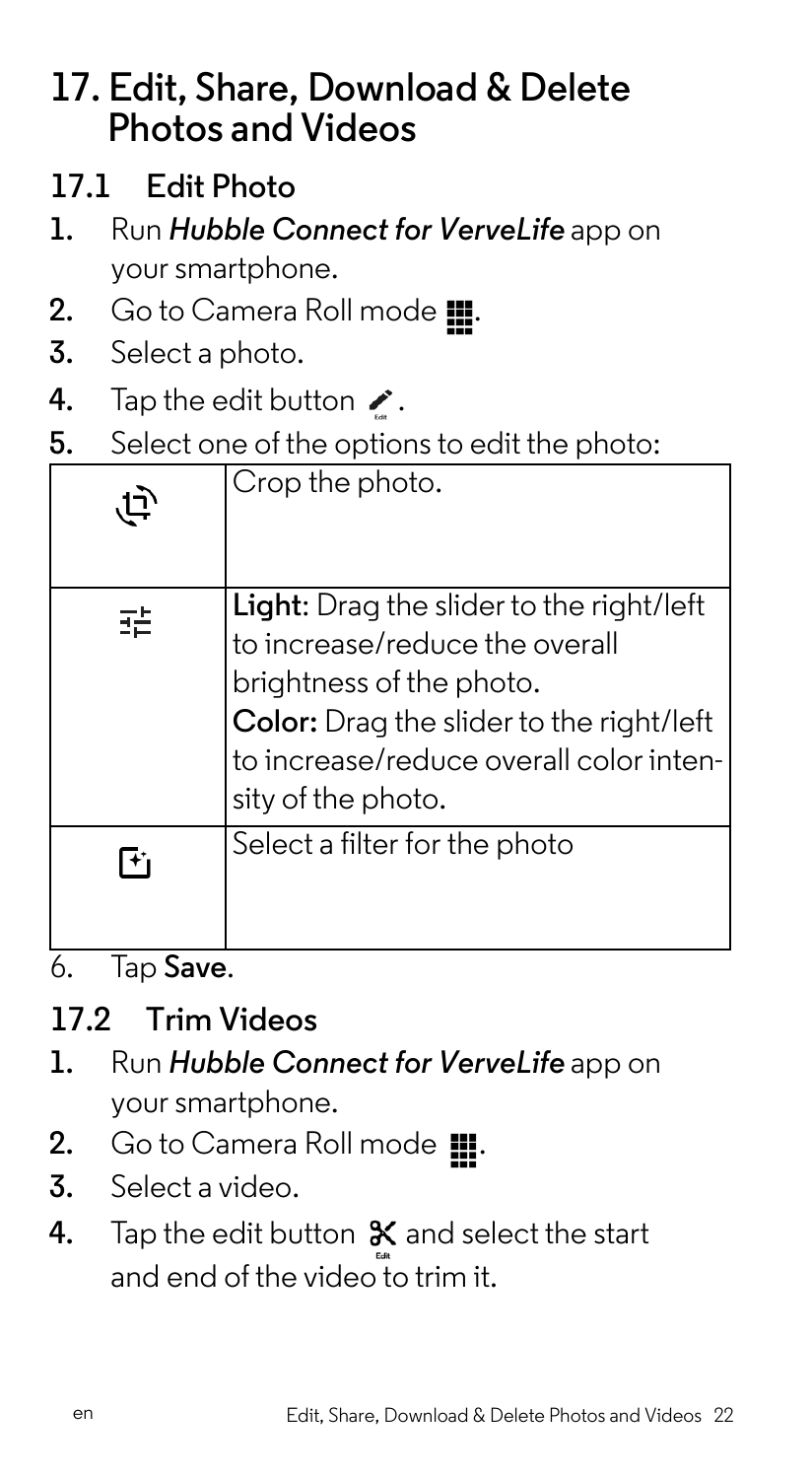## **17.3 Share Photos & Videos**

- **1.** Run *Hubble Connect for VerveLife* app on your smartphone.
- 2. Go to Camera Roll mode ...
- **3.** Select a photo or video.
- **4.** Tap **凸**.
- **17.4 Download Photos & Videos from Camera to smartphone**
- **1.** Run *Hubble Connect for VerveLife* app on your smartphone.
- 2. Go to Camera Roll mode  $\blacksquare$ .
- **3.** Select a photo or video.
- 4. Tap **Q** .
- **17.5 Delete Photos & Videos**
- **1.** Run *Hubble Connect for VerveLife* app on your smartphone.
- 2. Go to Camera Roll mode  $\blacksquare$ .
- **3.** Select a photo or video.
- **4.** Tap■.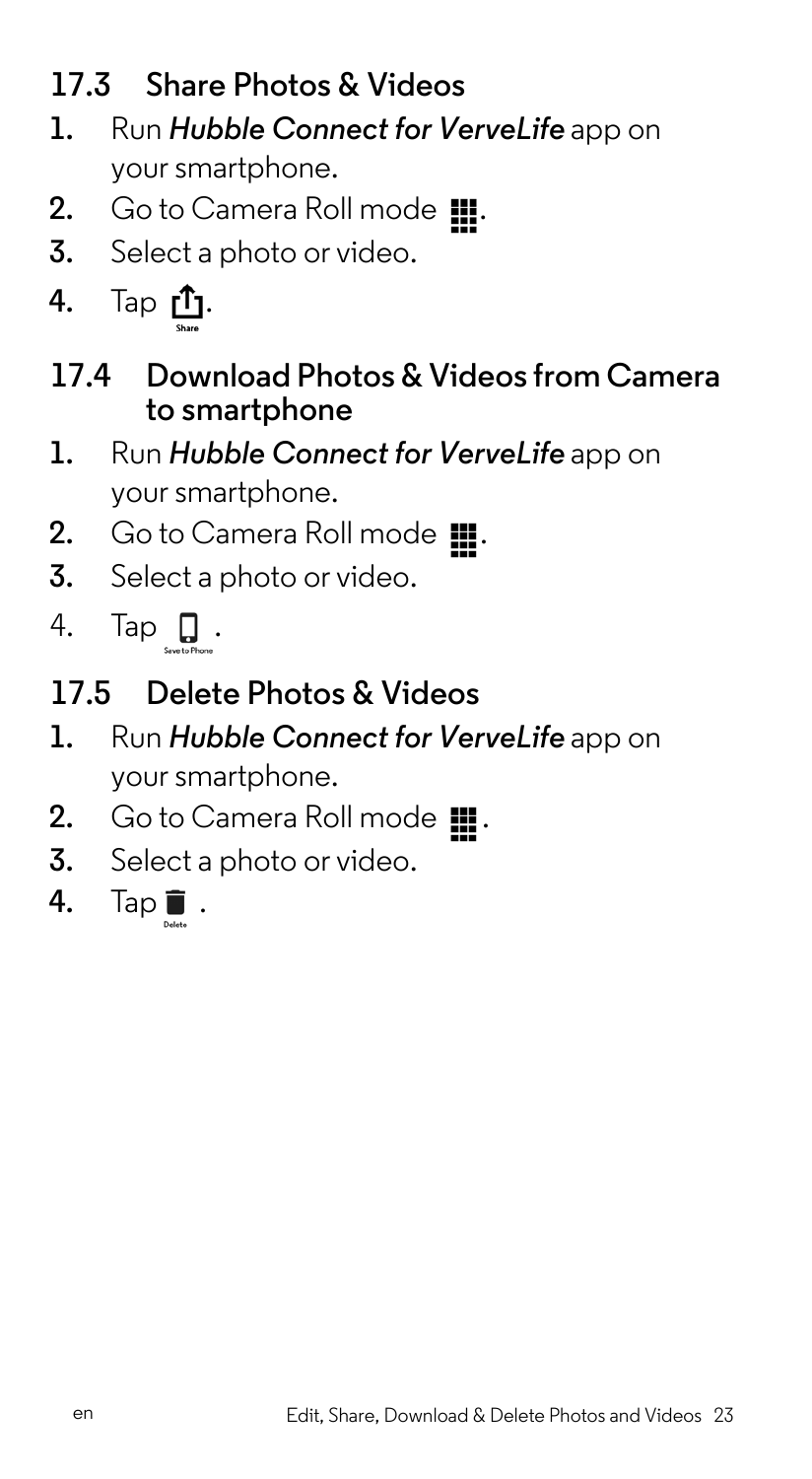# <span id="page-24-0"></span>**18. General Settings**

- 1. Run *Hubble Connect for VerveLife* app on your smartphone.
- 2. On the home screen, tap  $\bullet$  to access the

following settings:

| Application | Turn Viewfinder Grid On or Off |
|-------------|--------------------------------|
| Settings    | Check App Information          |
| Camera      | Disconnect/Forget Camera       |
| Settings    | SD Memory: Turn autosave to    |
|             | phone memory On or Off         |
|             | Format SD Card                 |
|             | Check memory available on the  |
|             | SD Card.                       |
|             | Check Firmware version of Cam- |
|             | era.                           |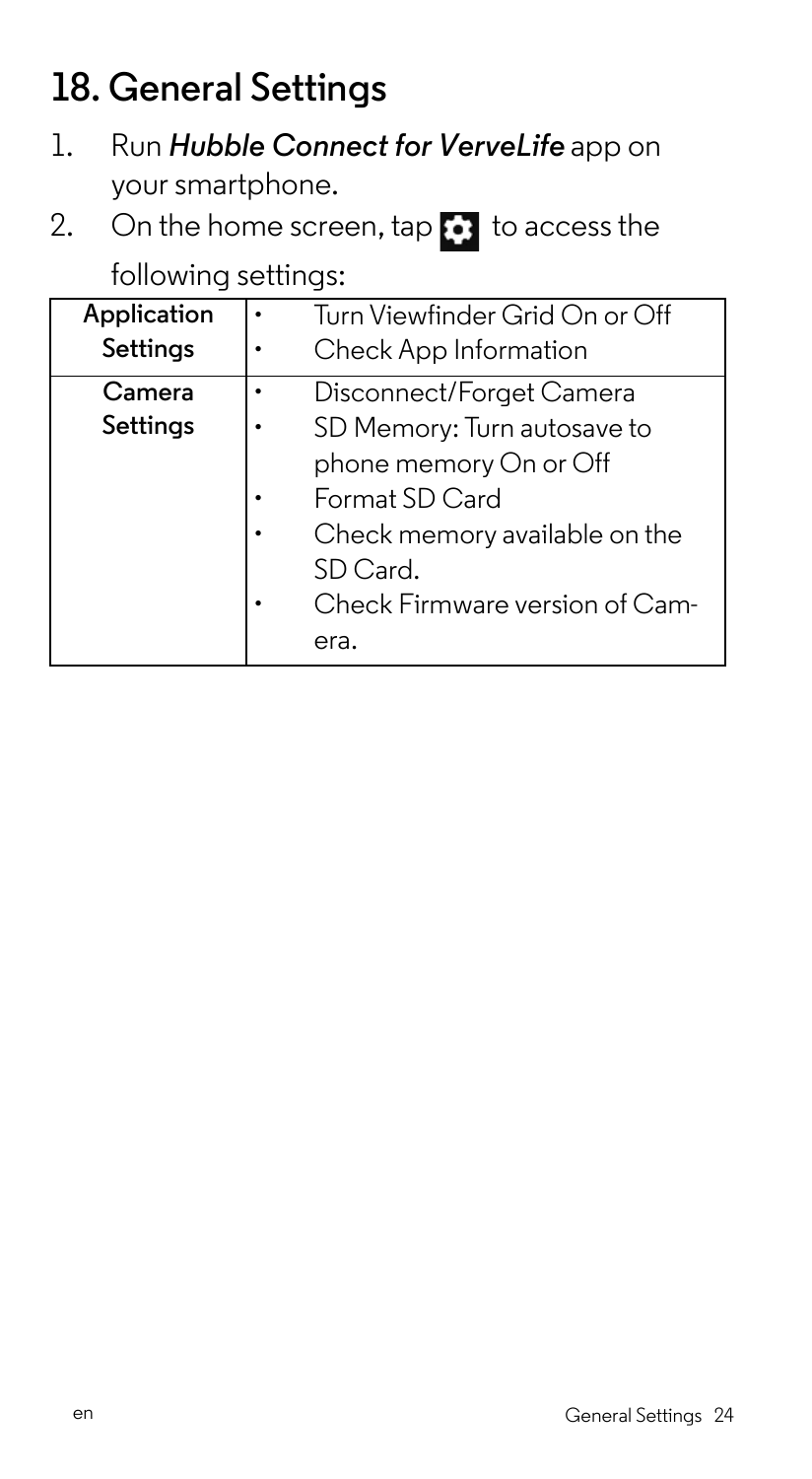# **19. Reset the Camera**

In the event that you experience a device issue or you've forgotten the password you've set, you can do a factory reset of your Camera using the Reset button (located next to the microSD card slot). To restore the camera to its factory default settings, hold down the Reset button for 3 seconds. The 3 mode indicator LEDs will light up for about 30 seconds.

Restoring the Camera to its factory default settings removes all data and settings you have made on the Camera and the App installed on your smartphone. Note that it will not erase the photos and videos you have stored on the microSD card.

| Function       | Setting                                                      |
|----------------|--------------------------------------------------------------|
| Photo          | 4MP 133+-3 degree FOV                                        |
| Video          | $2560 \times 1440$ @ 30fps                                   |
| Streaming      | Streaming: 1280 x 720<br>$@30$ fps /<br>Video recording: OFF |
| Time Lapse     | Interval: 5sec / Duration:<br>$60 \text{ mins}$              |
| Loop Recording | $5 \text{ mins}$                                             |
| Connection     | WiFi: OFF: BLE: ON                                           |

#### **19.1 Default Settings of the Camera**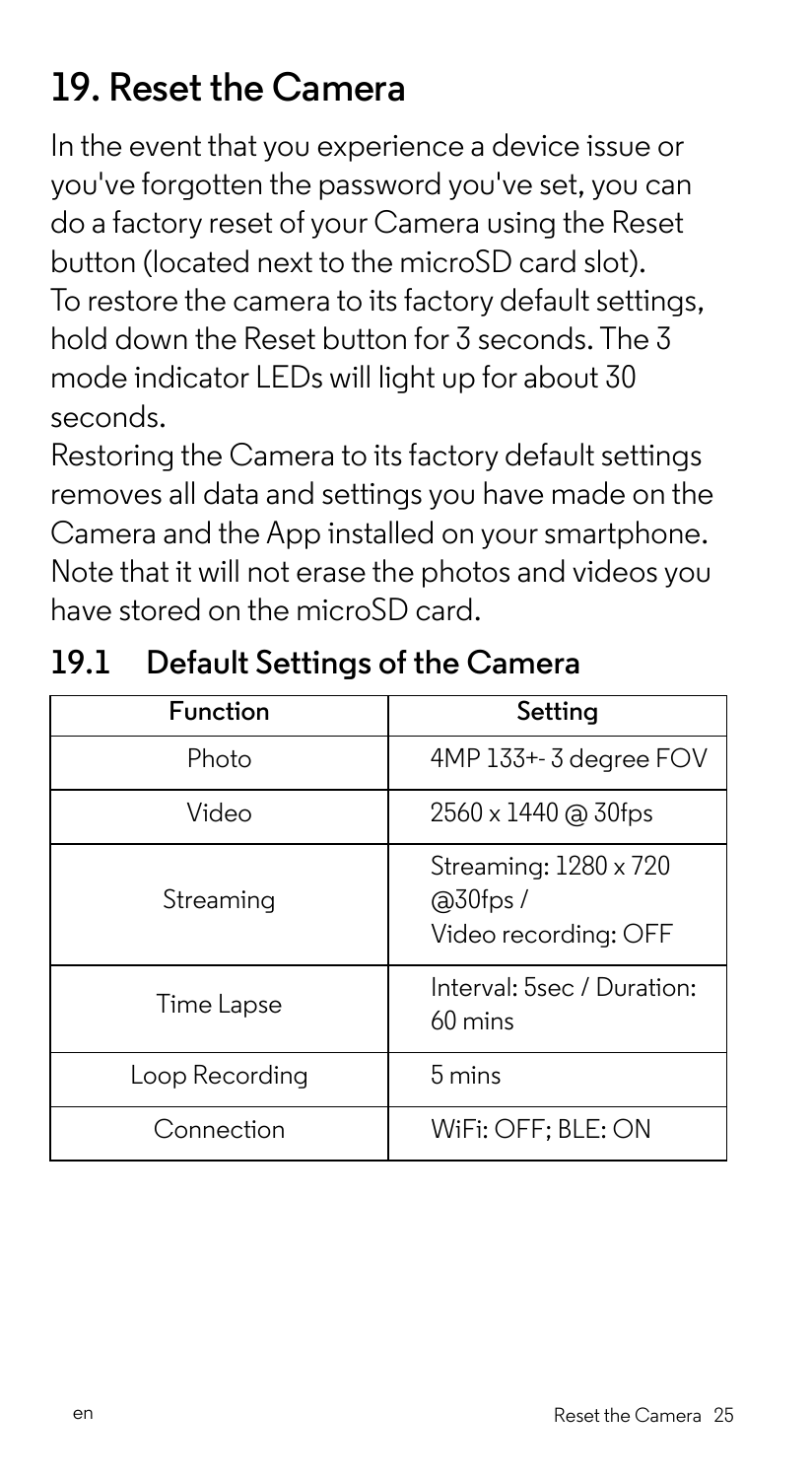# **20. App and Firmware Upgrades**

## **20.1 App Upgrade**

You can findthe latest version of *Hubble Connect for VerveLife* app by visiting the app store (e.g.: iTunes App Store, Google Play<sup>TM</sup>). From there, you can see what's new with the app and install the latest version.

Occasionally, the App Server will also send you a notification that a latest version of the app is available. While some of the upgrades simply keep your system running efficiently, and some are critical to system functionality. We strongly recommend that you complete the upgrade as soon as possible.

Software Upgrade will only be performed in Wi-Fi<sup>®</sup> mode.

## **20.2 Firmware Upgrade**

The Camera is BLE-enabled and has over-the-air firmware upgrade capability. Firmware updates will be sent to the Camera via *Hubble Connect for VerveLife* app. Please follow the app instructions for upgrade.

### *Note:*

*Firmware upgrades will not be performed automatically. You need to confirm the upgrade by following the procedures shown on the app. Your*

*Camera must be connected to Wi-Fi® for firmware upgrade.*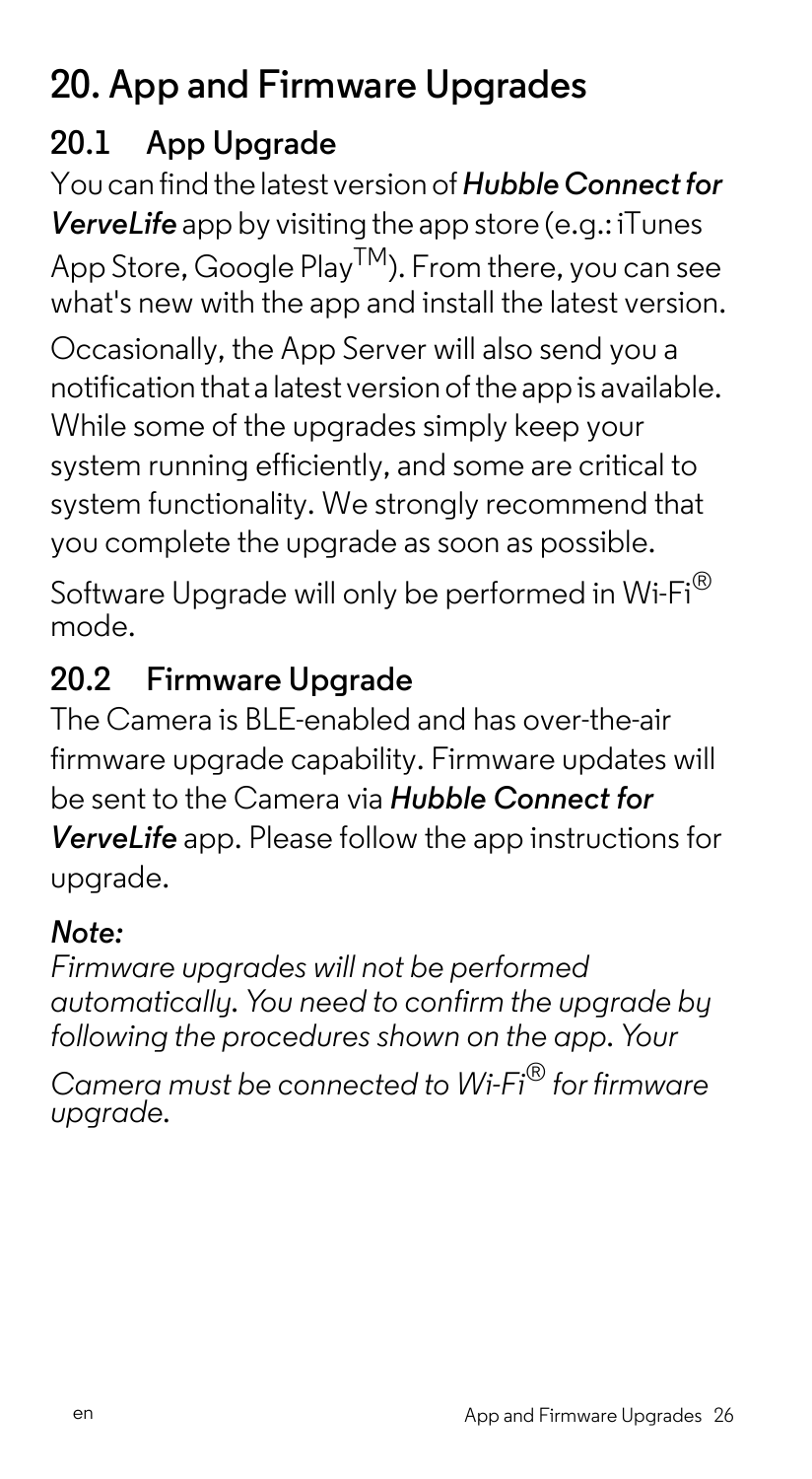# **21. Camera Accessories**

The following accessories are included with your VERVE CAM+.



Bumper & Lanyard Clip Mount



Waterproof Case **Universal Mount** 



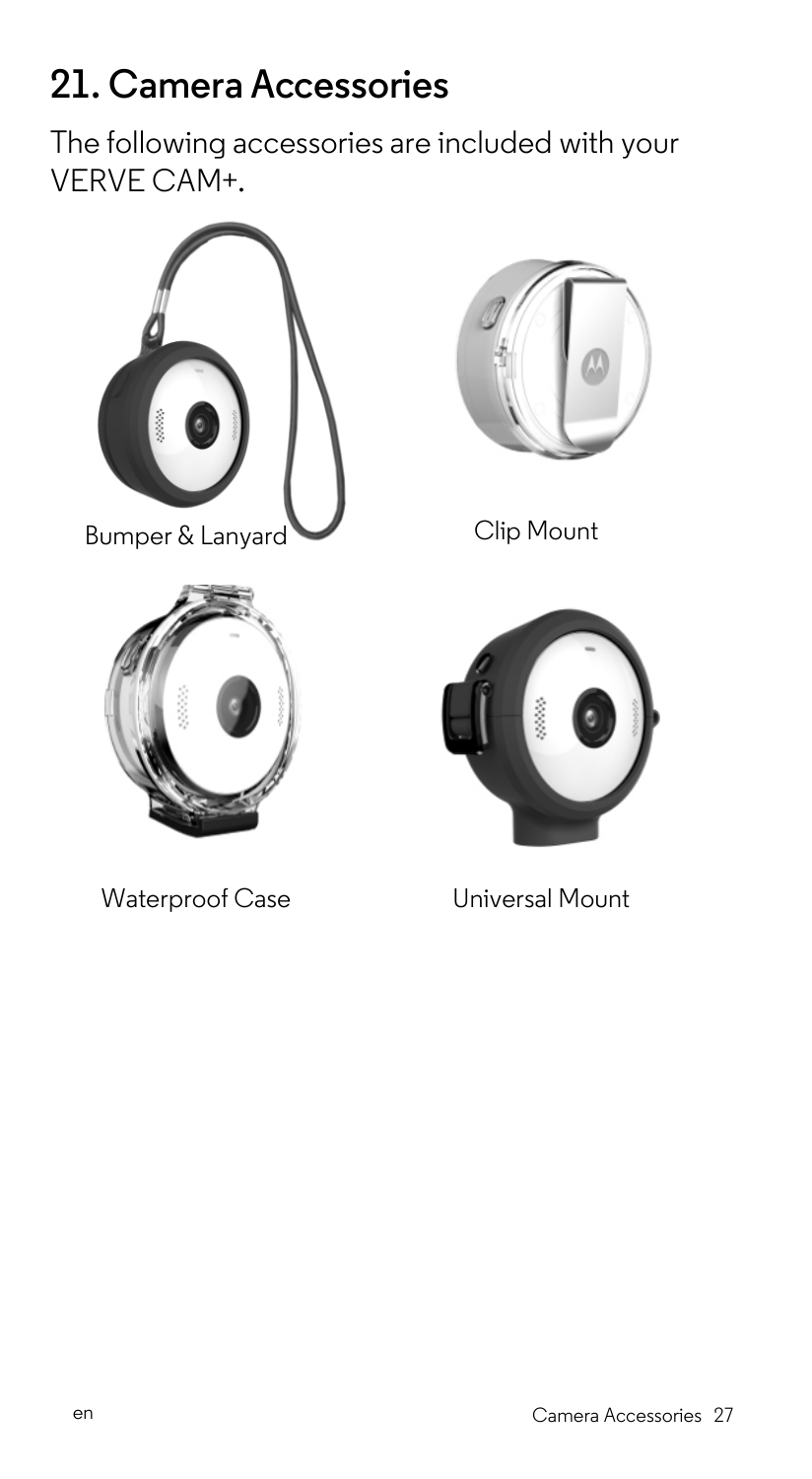# **22. Optional Accessories**

To enhance your use of the Camera, we provide the following optional accessories, which can be purchased separately:





Remote Control Bike Mount



Suction Mount **Home Mount Stand** 





Helmet Mount Head Mount

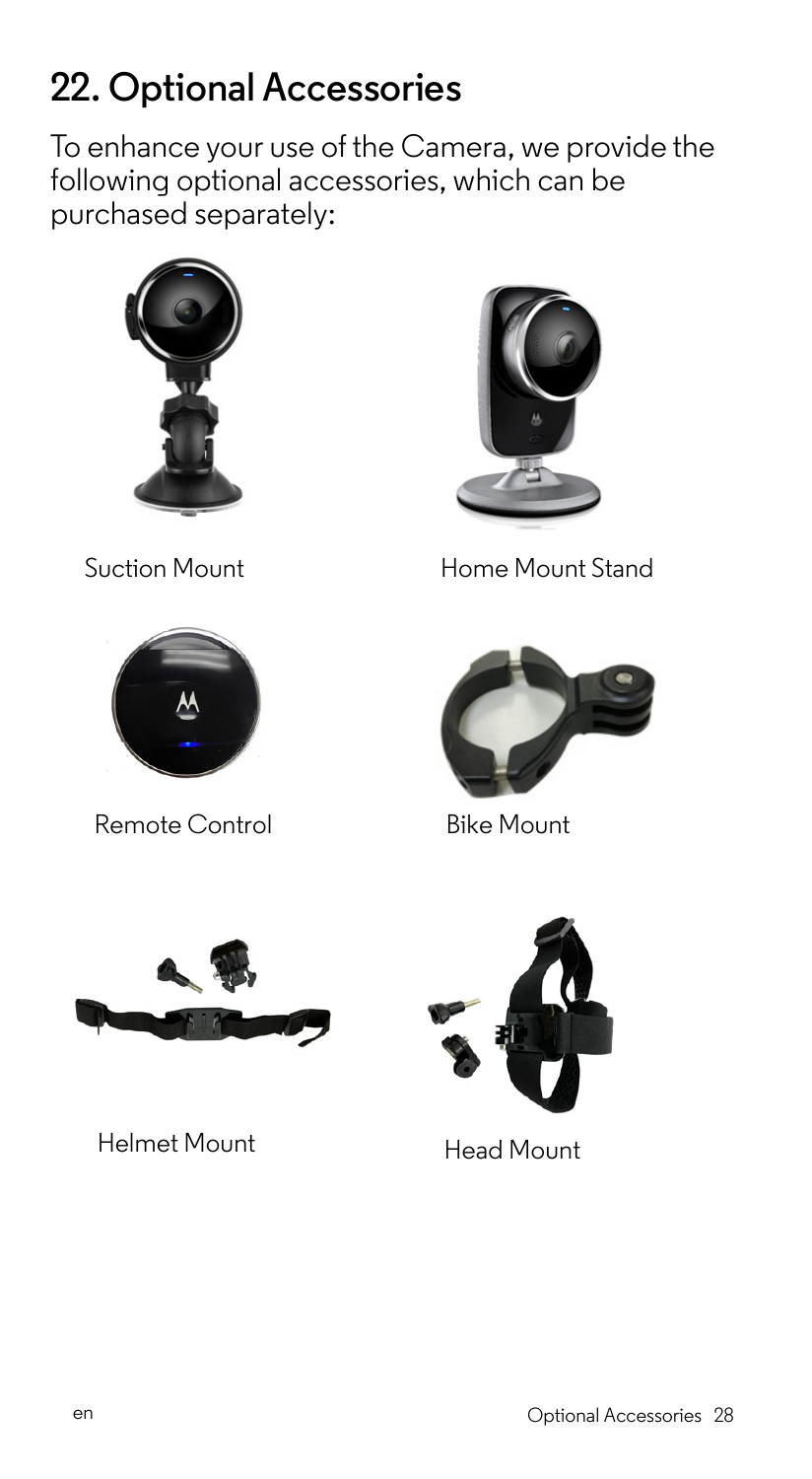# **23. Disposal of the Device (Environment)**

At the end of the product's life cycle, you should not dispose of this product with normal household waste. Take this product to a collection point for the recycling of electrical and electronic



equipment. The symbol on the product, user's guide and/or box indicates this.

Some of the product materials can be reused if you take them to a recycling point. By reusing some parts or raw materials from used products you make an important contribution to the protection of the environment.

Please contact your local authorities in case you need more information on the collection points in your area.

Dispose of the battery pack in an environmentallyfriendly manner according to your local regulations.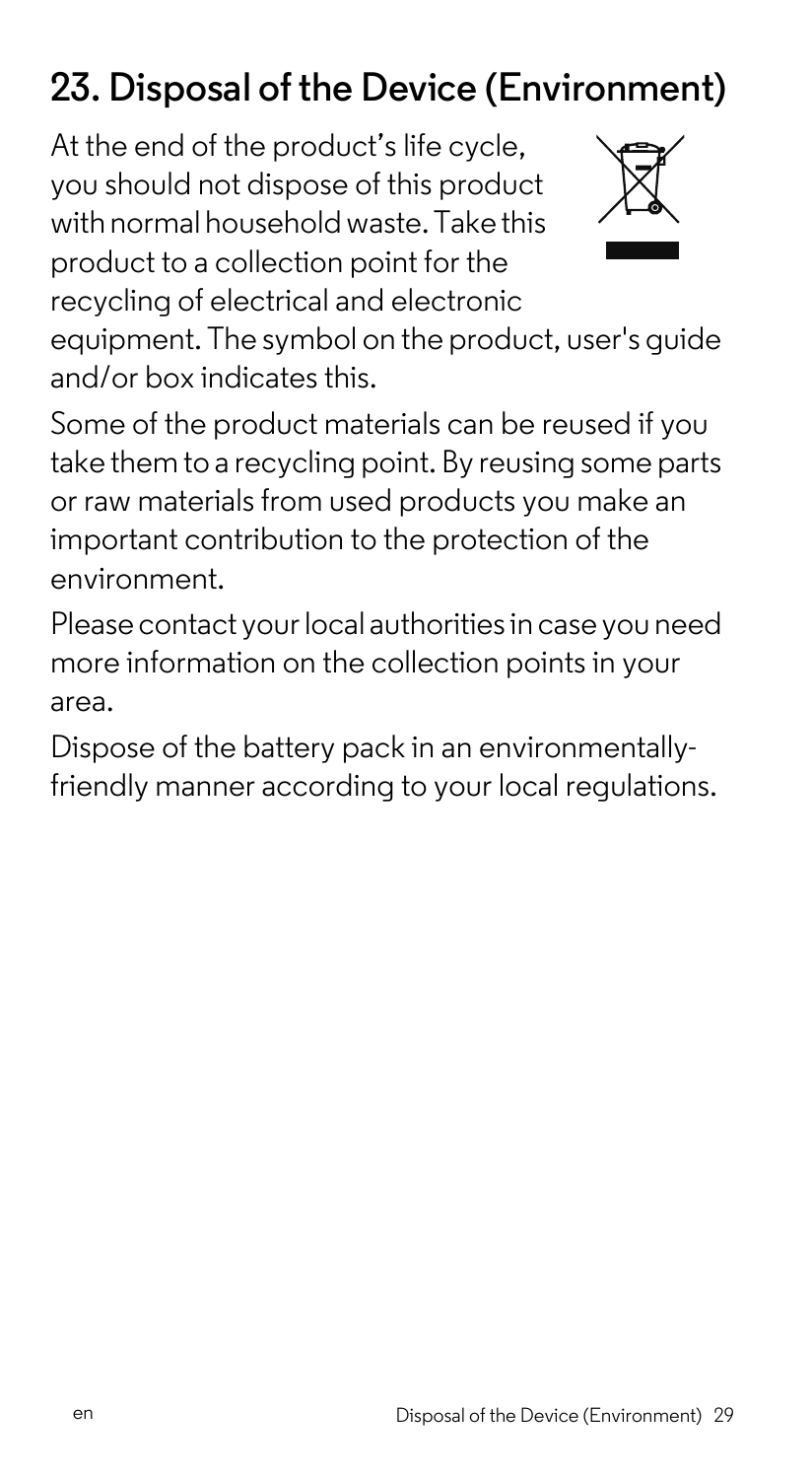## **24. Technical Specifications**

| $Wi-Fi^{\circledR}$ | 2.4G 802.11 b/g/n                              |
|---------------------|------------------------------------------------|
| Image sensor        | Colour 4MP sensor, OV4689<br>2688 x 1520, CMOS |
| Lens                | $f = 2.3$ mm, $F = 2.4$                        |
| I FD                | 3 colours                                      |
| Battery             | Built-in 640mAh                                |
| Memory Card Slot    | Micro SD card (support up to<br>32GB SDHC)     |
| Internal memory     | 1Gb DDR3, 256Mb SPI Flash                      |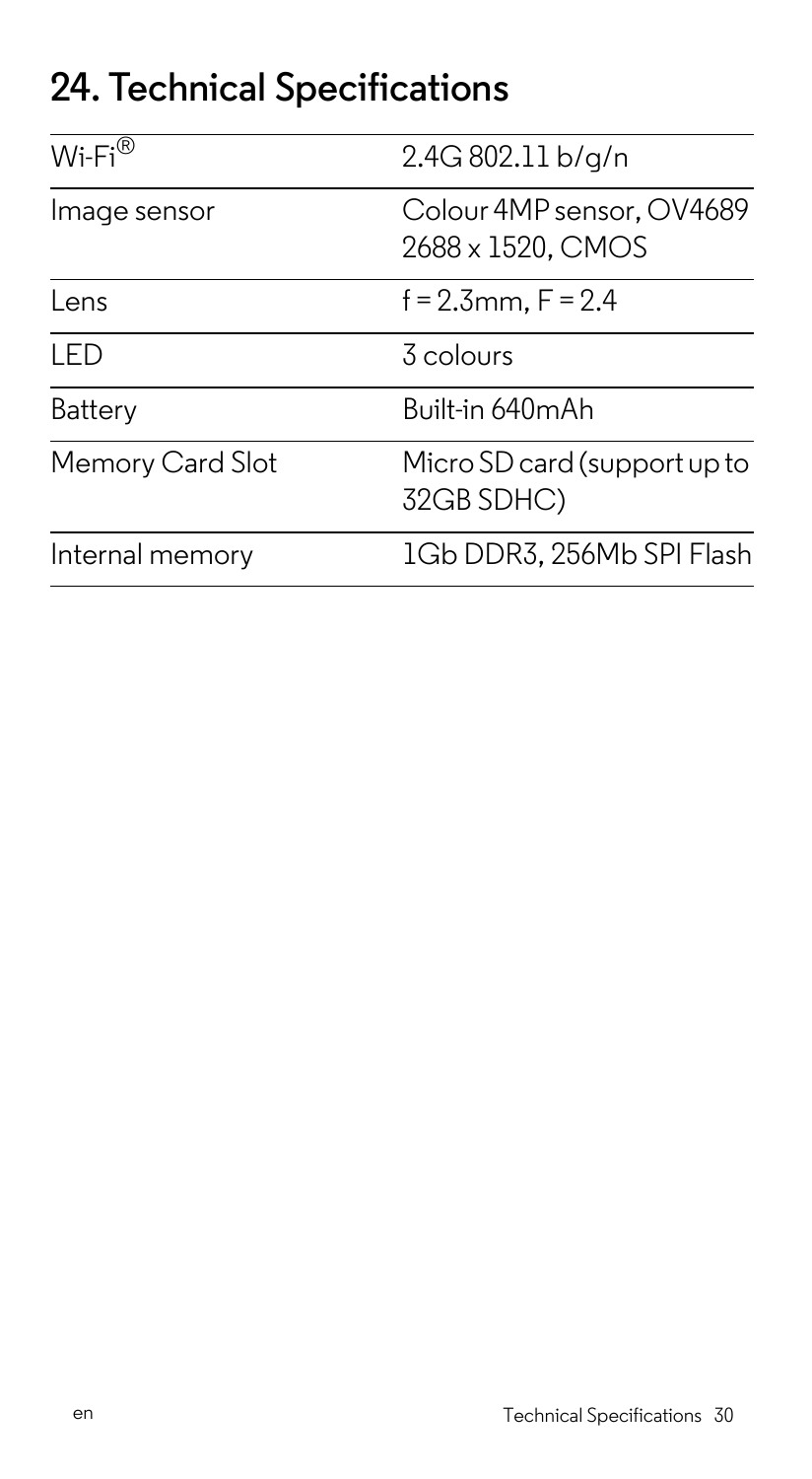# **25. Help & more**

#### **If your product is not working properly....**

- **1.** Read this User's Guide or the Quick Start Guide.
- **2.** Visit our website: www.hubbleconnected.com
- **3.** Contact Customer Service at

https://motorolastore.support

E-mail: support@hubbleconnected.com

#### **Consumer Products and Accessories Limited Warranty**

Thank you for purchasing this Motorola branded product manufactured under license by Binatone Electronics International LTD ("BINATONE").

#### *What Does this Warranty Cover?*

Subject to the exclusions contained below, BINATONE warrants that this Motorola branded product ("Product") or certified accessory ("Accessory") sold for use with this product that it manufactured to be free from defects in materials and workmanship under normal consumer usage for the period outlined below. This Warranty is your exclusive warranty and is not transferable.

#### *Who is covered?*

This Warranty extends only to the first consumer purchaser, and is not transferable.

#### *What will BINATONE do?*

BINATONE or its authorized distributor at its option and within a commercially reasonable time, will at no charge repair or replace any Products or Accessories that does not conform to this Warranty. We may use functionally equivalent reconditioned/ refurbished/ pre-owned or new Products, Accessories or parts.

#### *What Other Limitations Are There?*

ANY IMPLIED WARRANTIES, INCLUDING WITHOUT LIMITATION THE IMPLIED WARRANTIES OF MERCHANTABILITY AND FITNESS FOR A PARTICULAR PURPOSE, SHALL BE LIMITED TO THE DURATION OF THIS LIMITED WARRANTY,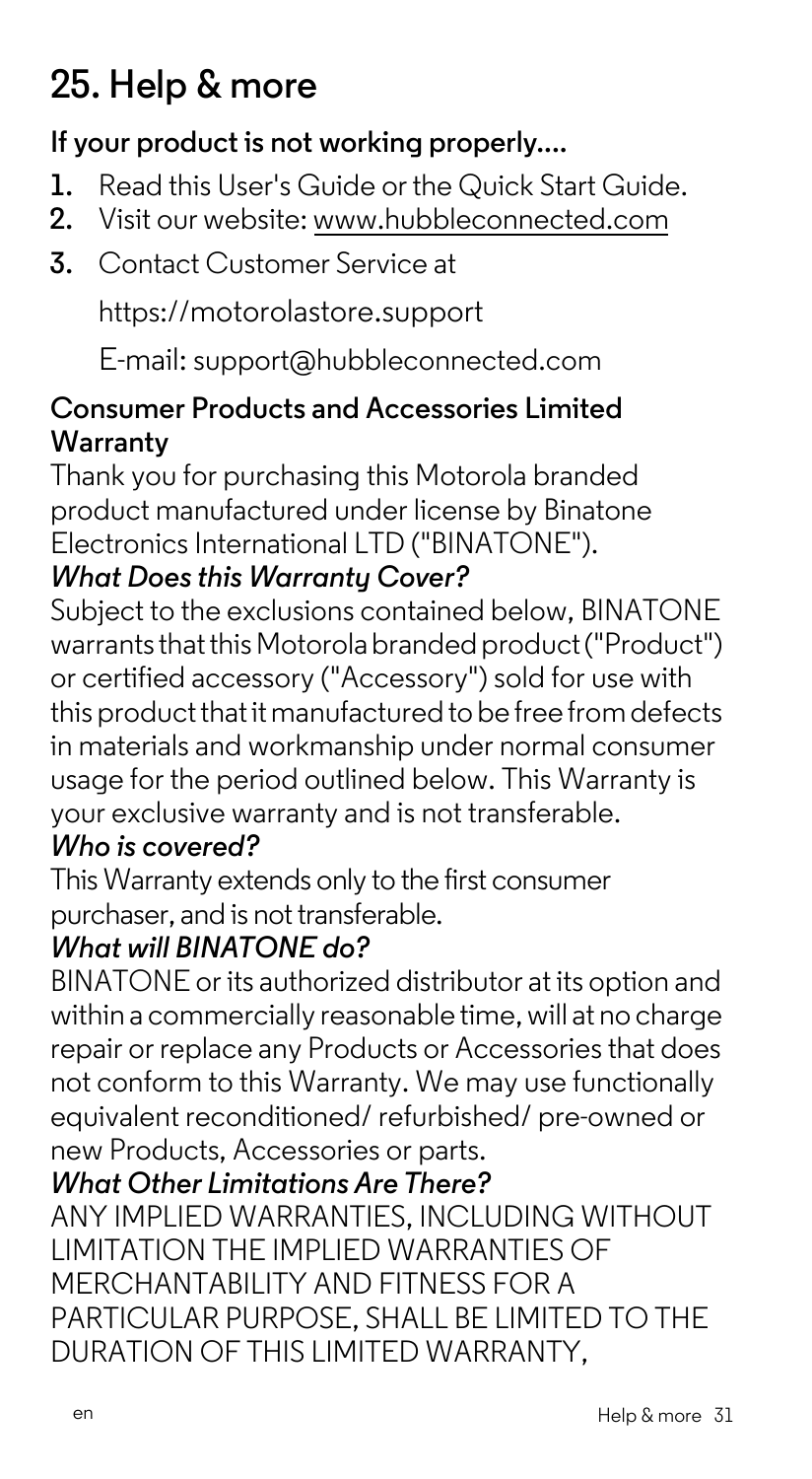OTHERWISE THE REPAIR OR REPLACEMENT PROVIDED UNDER THIS EXPRESS LIMITED WARRANTY IS THE EXCLUSIVE REMEDY OF THE CONSUMER, AND IS PROVIDED IN LIEU OF ALL OTHER WARRANTIES, EXPRESS OR IMPLIED. IN NO EVENT SHALL MOTOROLA OR BINATONE BE LIABLE, WHETHER IN CONTRACT OR TORT (INCLUDING NEGLIGENCE) FOR DAMAGES IN EXCESS OF THE PURCHASE PRICE OF THE PRODUCT OR ACCESSORY, OR FOR ANY INDIRECT, INCIDENTAL, SPECIAL OR CONSEQUENTIAL DAMAGES OF ANY KIND, OR LOSS OF REVENUE OR PROFITS, LOSS OF BUSINESS, LOSS OF INFORMATION OR OTHER FINANCIAL LOSS ARISING OUT OF OR IN CONNECTION WITH THE ABILITY OR INABILITY TO USE THE PRODUCTS OR ACCESSORIES TO THE FULL EXTENT THESE DAMAGES MAY BE DISCLAIMED BY LAW.

Some jurisdictions do not allow the limitation or exclusion of incidental or consequential damages, or limitation on the length of an implied warranty, so the above limitations or exclusions may not apply to you. This Warranty gives you specific legal rights, and you may also have other rights that vary from one jurisdiction to another.

| <b>Products Covered</b>                                               | <b>Length of Coverage</b>                                                                                                           |
|-----------------------------------------------------------------------|-------------------------------------------------------------------------------------------------------------------------------------|
| <b>Consumer Products</b>                                              | One (1) year from the date of the<br>products original purchase by the<br>first consumer purchaser of the<br>product.               |
| Consumer Accessories                                                  | <b>Ninety (90) days</b> from the date of<br>the accessories original purchase<br>by the first consumer purchaser of<br>the product. |
| Consumer Products and<br>Accessories that are<br>Repaired or Replaced | The balance of the original<br>warranty or for Ninety (90) days<br>from the date returned to the<br>consumer, whichever is longer.  |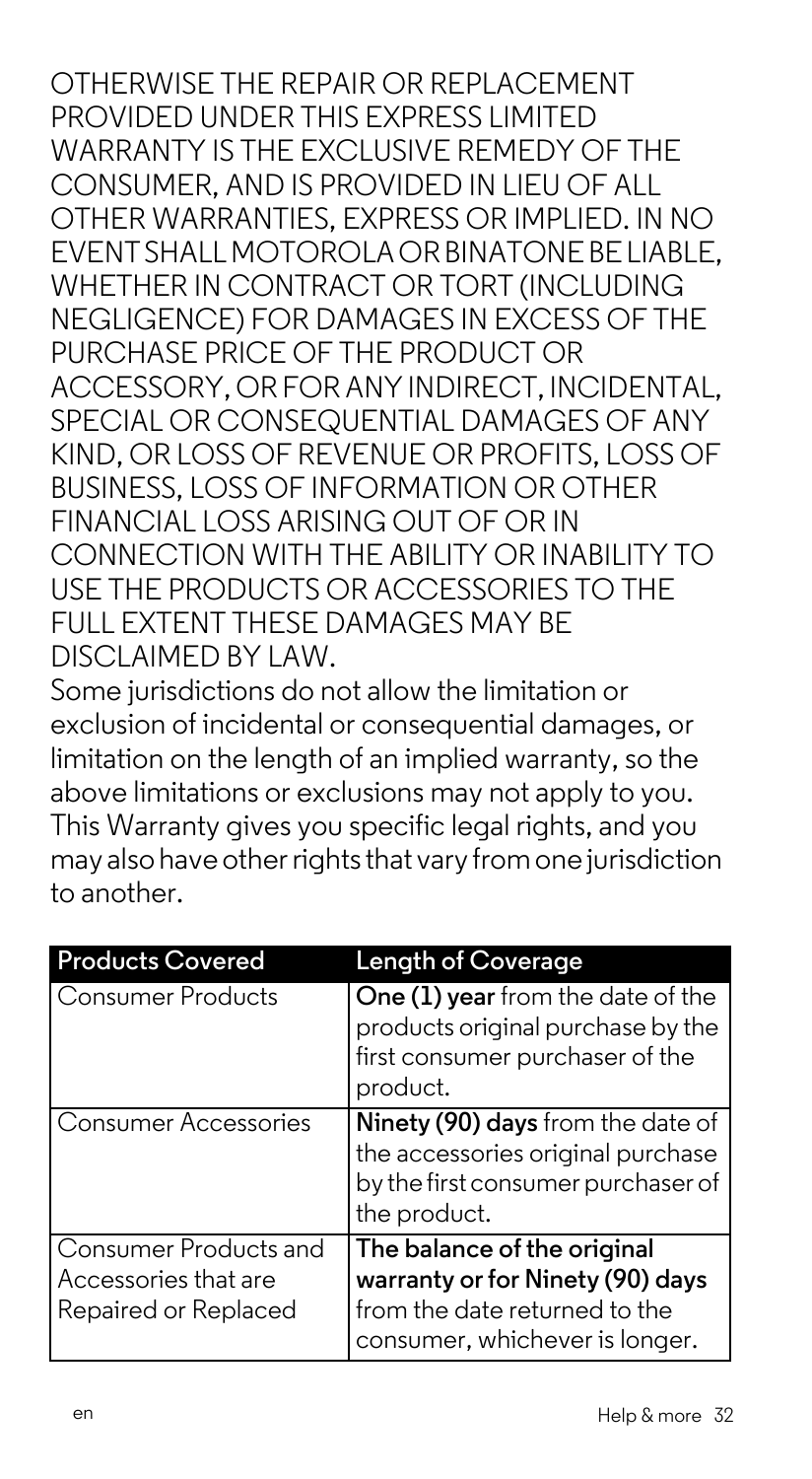#### **Exclusions**

**Normal Wear and Tear.** Periodic maintenance, repair and replacement of parts due to normal wear and tear are excluded from coverage.

**Batteries.** Only batteries whose fully charged capacity falls below 80% of their rated capacity and batteries that leak are covered by this Warranty.

**Abuse & Misuse.** Defects or damage that result from: (a) improper operation, storage, misuse or abuse, accident or neglect, such as physical damage (cracks, scratches, etc.) to the surface of the product resulting from misuse; (b) contact with liquid, water, rain, extreme humidity or heavy perspiration, sand, dirt or the like, extreme heat, or food; (c) use of the Products or Accessories for commercial purposes or subjecting the Product or Accessory to abnormal usage or conditions; or (d) other acts which are not the fault of MOTOROLA or BINATONE, are excluded from coverage.

**Use of Non-Motorola branded Products and Accessories.** Defects or damage that result from the use of Non-Motorola branded or certified Products or Accessories or other peripheral equipment are excluded from coverage.

**Unauthorised Service or Modification.** Defects or damages resulting from service, testing, adjustment, installation, maintenance, alteration, or modification in any way by someone other than MOTOROLA, BINATONE or its authorised service centers, are excluded from coverage.

**Altered Products.** Products or Accessories with (a) serial numbers or date tags that have been removed. altered or obliterated; (b) broken seals or that show evidence of tampering; (c) mismatched board serial numbers; or (d) nonconforming or non-Motorola branded housings, or parts, are excluded from coverage.

**Communication Services.** Defects, damages, or the failure of Products or Accessories due to any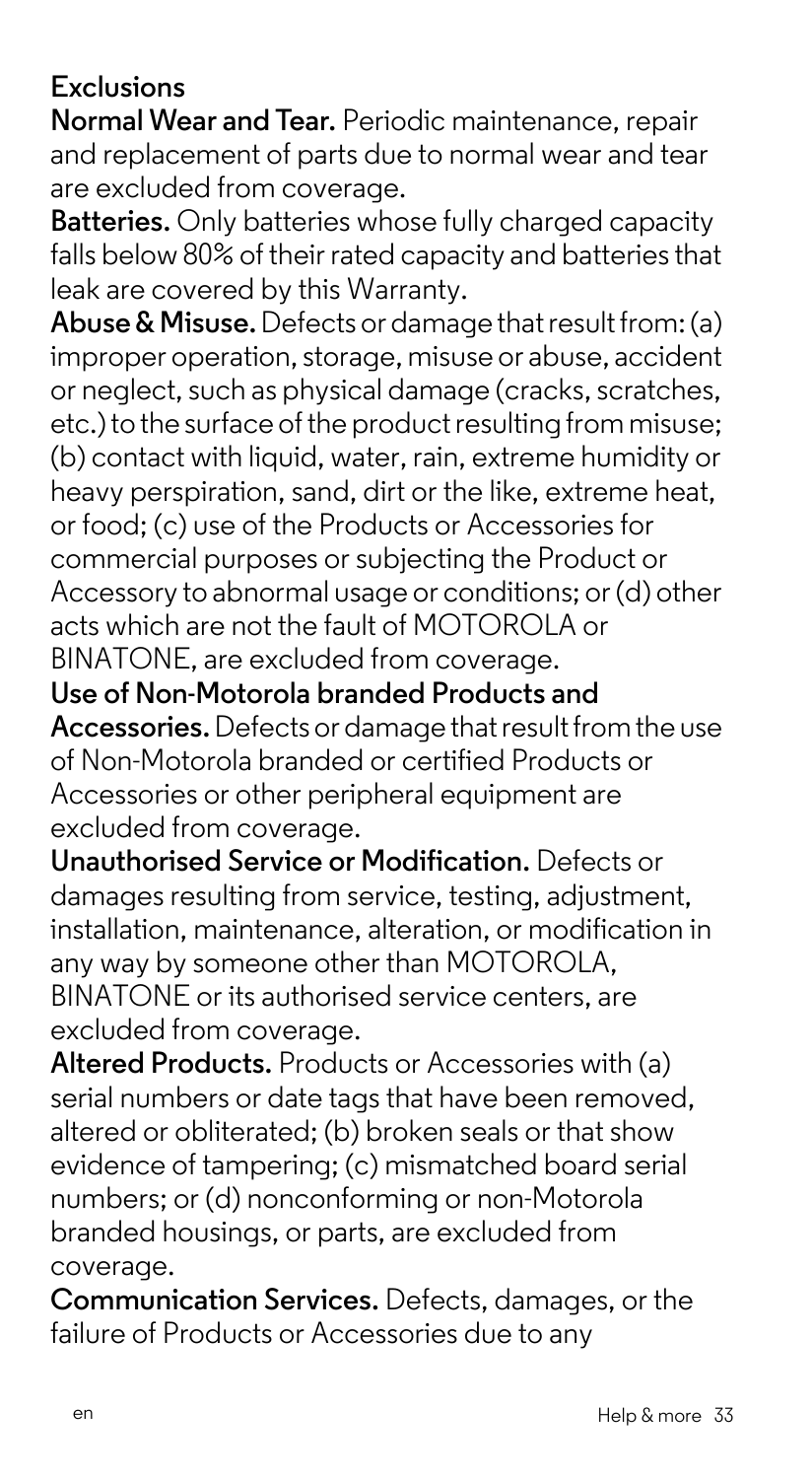communication service or signal you may subscribe to or use with the Products or Accessories is excluded from coverage.

#### *How to Obtain Warranty Service or Other Information?*

To obtain service or information, please contact:

https://motorolastore.support

E-mail: support@hubbleconnected.com

You will receive instructions on how to ship the Products or Accessories at your expense and risk, to a BINATONE Authorized Repair Center.

To obtain service, you must include: (a) the Product or Accessory: (b) the original proof of purchase (receipt) which includes the date, place and seller of the Product; (c) if a warranty card was included in your box, a completed warranty card showing the serial number of the Product; (d) a written description of the problem; and, most importantly; (e) your address and telephone number.

These terms and conditions constitute the complete warranty agreement between you and BINATONE regarding the Products or Accessories purchased by you, and supersede any prior agreement or representations, including representations made in any literature publications or promotional materials issued by BINATONE or representations made by any agent employee or staff of BINATONE, that may have been made in connection with the said purchase.

#### **Regulatory Compliance Information**

This device complies with Part 15 of the FCC Rules. Operation is subject to the following two conditions: (1) this device may not cause harmful interference, and (2) this device must accept any interference received, including interference that may cause undesired operation.

**WARNING:** Changes or modifications, to this equipment not expressively approved by the party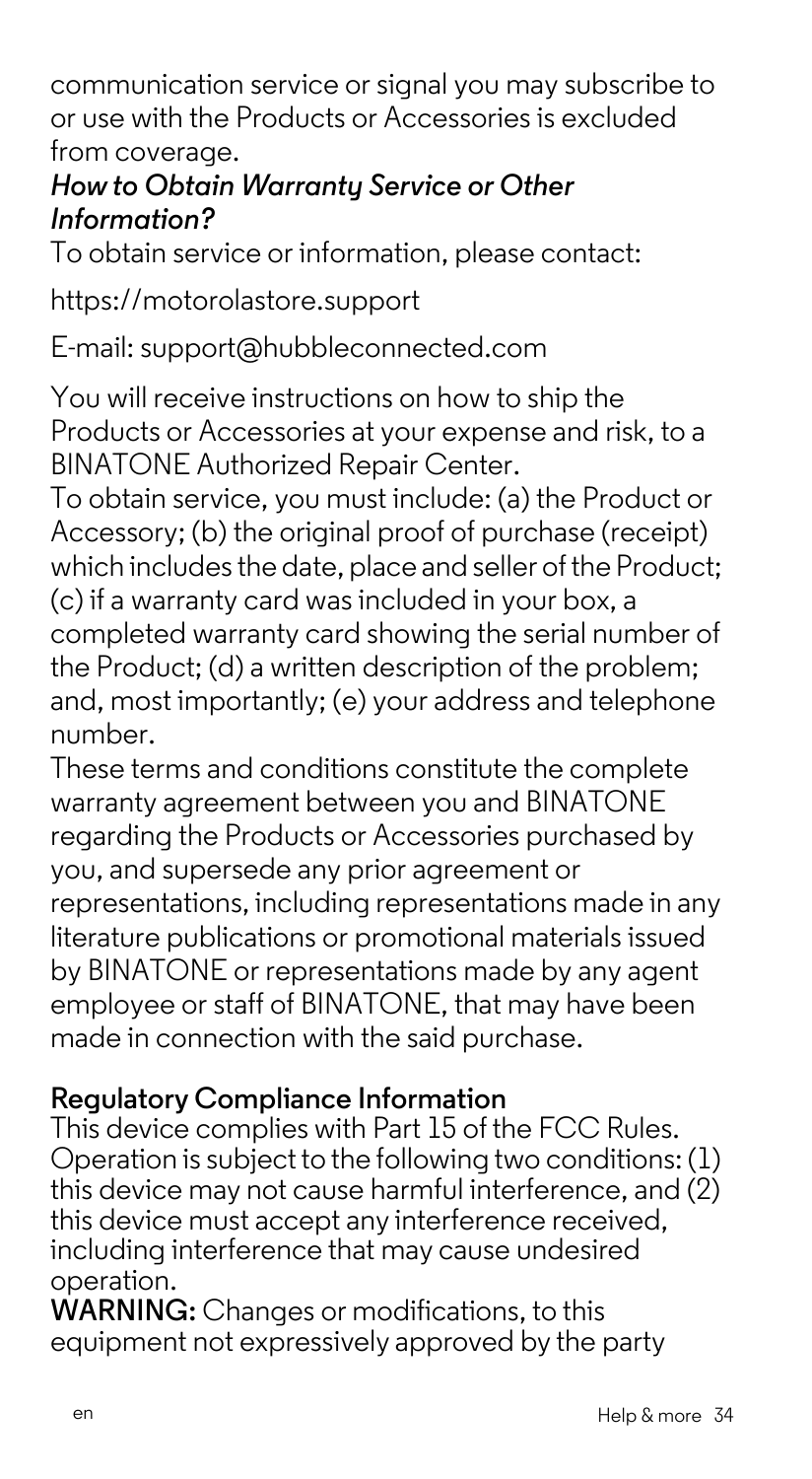responsible for compliance could void the user's authority to operate the equipment.

**NOTE:** This equipment has been tested and found to comply with the limits for a Class B digital device. pursuant to Part 15 of the FCC Rules. These limits are designed to provide reasonable protection against harmful interference in a residential installation. This equipment generates, uses and can radiate radio frequency energy and, if not installed and used in accordance with the instructions, may cause harmful interference to radio communications. However, there is no guarantee that interference will not occur in a particular installation. If this equipment does cause harmful interference to radio or television reception, which can be determined by turning the equipment off and on, the user is encouraged to try to correct the interference by one or more of the following measures: • Reorient or relocate the receiving antenna. • Increase the separation between the equipment and receiver. • Connect the equipment into an outlet on a circuit different from that to which the receiver is connected. • Consult the dealer or an experienced radio/TV technician for help.

#### **Specific Absorption Rate (SAR) Information**

This device meets the government's requirements for exposure to radio waves. This device is designed and manufactured not to exceed the emission limits for exposure to radio frequency (RF) energy set by the Federal Communications Commission of the U.S. Government.

The exposure standard for wireless devices employs a unit of measurement known as the Specific Absorption Rate, or SAR. The SAR limit set by the FCC / by the RSS-102 is 1.6 W/kg. Tests for SAR are conducted using standard operating positions accepted by the FCC with the device transmitting at its highest certified power level in all tested frequency bands. Although the SAR is determined at the highest certified power level, the actual SAR level of the device while operating can be well below the maximum value. This is because the device is designed to operate at multiple power levels so as to use only the poser required to reach the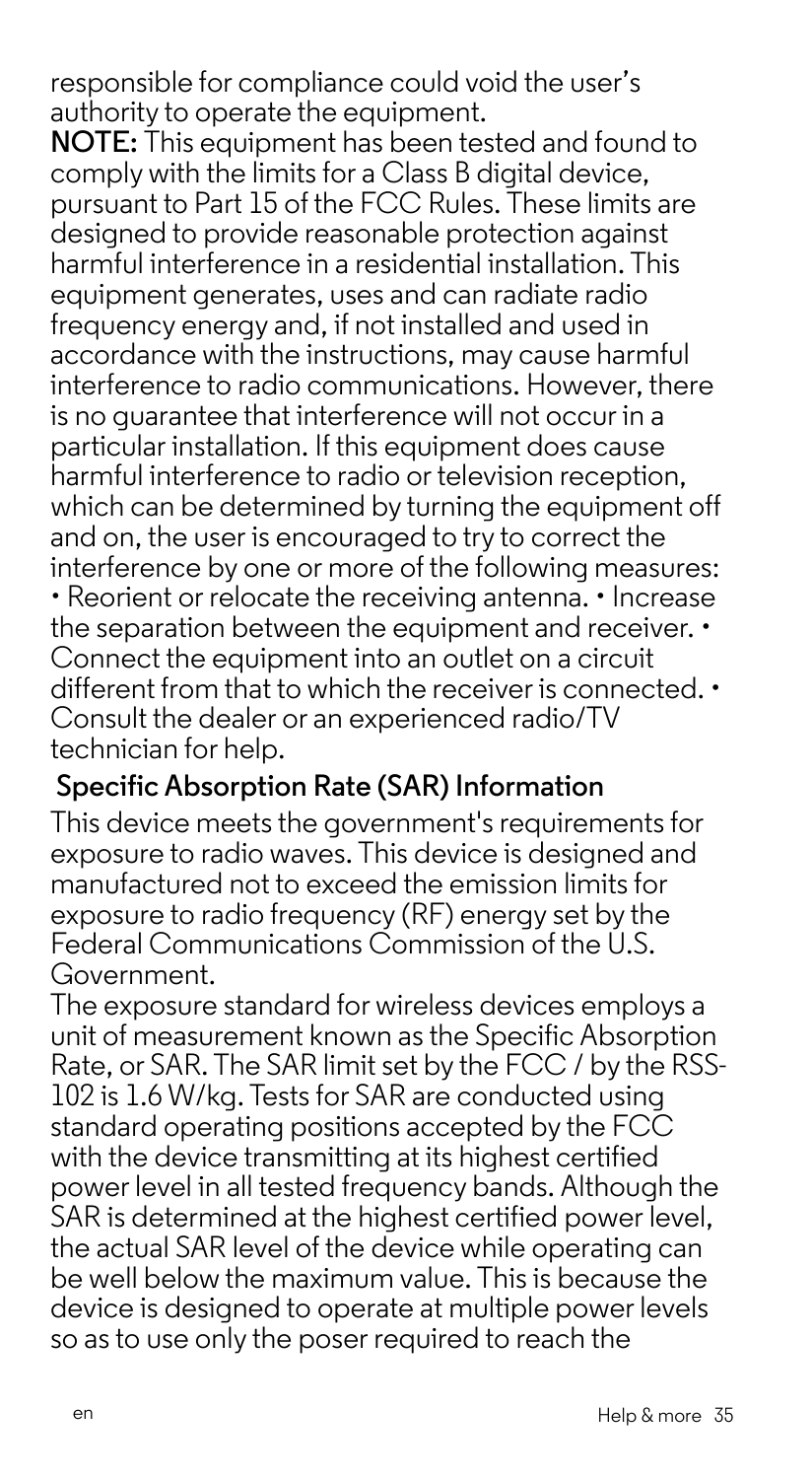network. In general, the closer you are to a wireless base station antenna, the lower the power output. While there may be differences between the SAR levels of various devices and at various positions, they all meet the government requirement.

In general, the closer you are to a wireless base station antenna, the lower the power output. While there may be differences between the SAR levels of various devices and at various positions, they all meet the government requirement.

#### **Industry Canada**

This device complies with Industry Canada licence. Operation is subject to the following two conditions: (1) This device may not cause interference, and (2) This device must accept any interference, including interference that may cause undesired operation of the device.

Le présent appareil est conforme aux CNR d'Industrie Canada applicables aux appareils radio exempts de licence. L'exploitation est autorisée aux deux conditions suivantes : (1) l'appareil ne doit pas produire de brouillage, et (2) l'utilisateur de l'appareil doit accepter tout brouillage radioélectrique subi, même si le brouillage est susceptible d'en compromettre le fonctionnement.